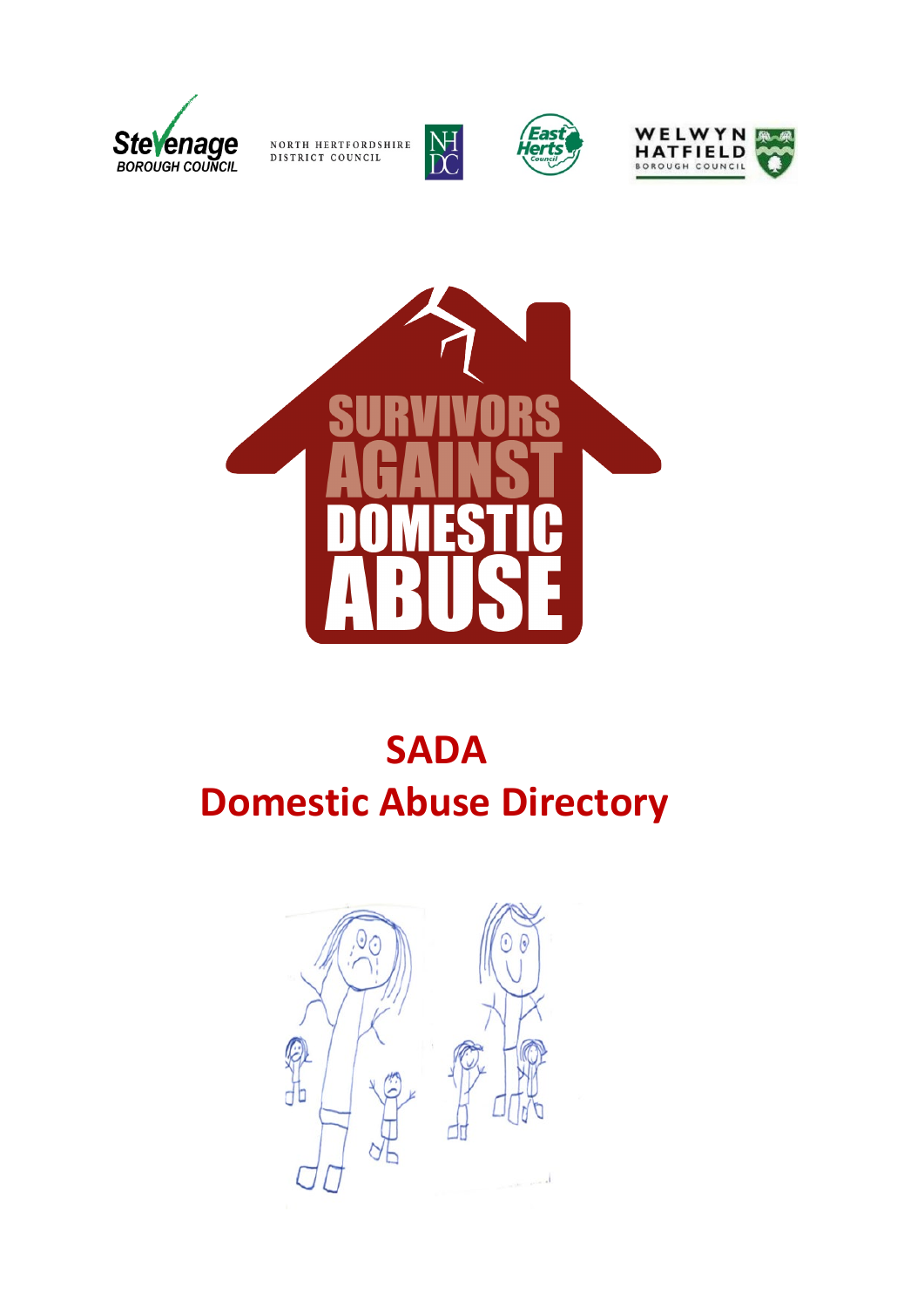## **Introduction to the Domestic Abuse Support Directory**

The aim of the directory is to share information and offer support to people experiencing or who have experienced domestic abuse. The support agencies in the directory are available to both public and professionals and can be contacted by using their details provided.

By having this directory it is hoped that people will be able to access support and services to suit their needs and reduce the impact their experiences are having on them and others around them.

The directory has been produced by Stevenage Borough Council with the support of all the services listed. If you would like to add your service to the directory or for any further comments please contact Tania Stokes on 01438 242666.

Figures show that one in four women and one in six men suffer from domestic abuse during their lifetime. Survivors Against Domestic Abuse (SADA) together with our partner agencies are here to help people experiencing domestic abuse to stay safe and empower them to make the right decisions. Together as a partnership we can we can make a real difference for the residents of Stevenage and surrounding areas.

'As Chair of Survivors Against Domestic Abuse (SADA) I am determined that together we can help individuals and families including children that are or who have suffered domestic abuse.'

Sharon Taylor – Chair (SADA)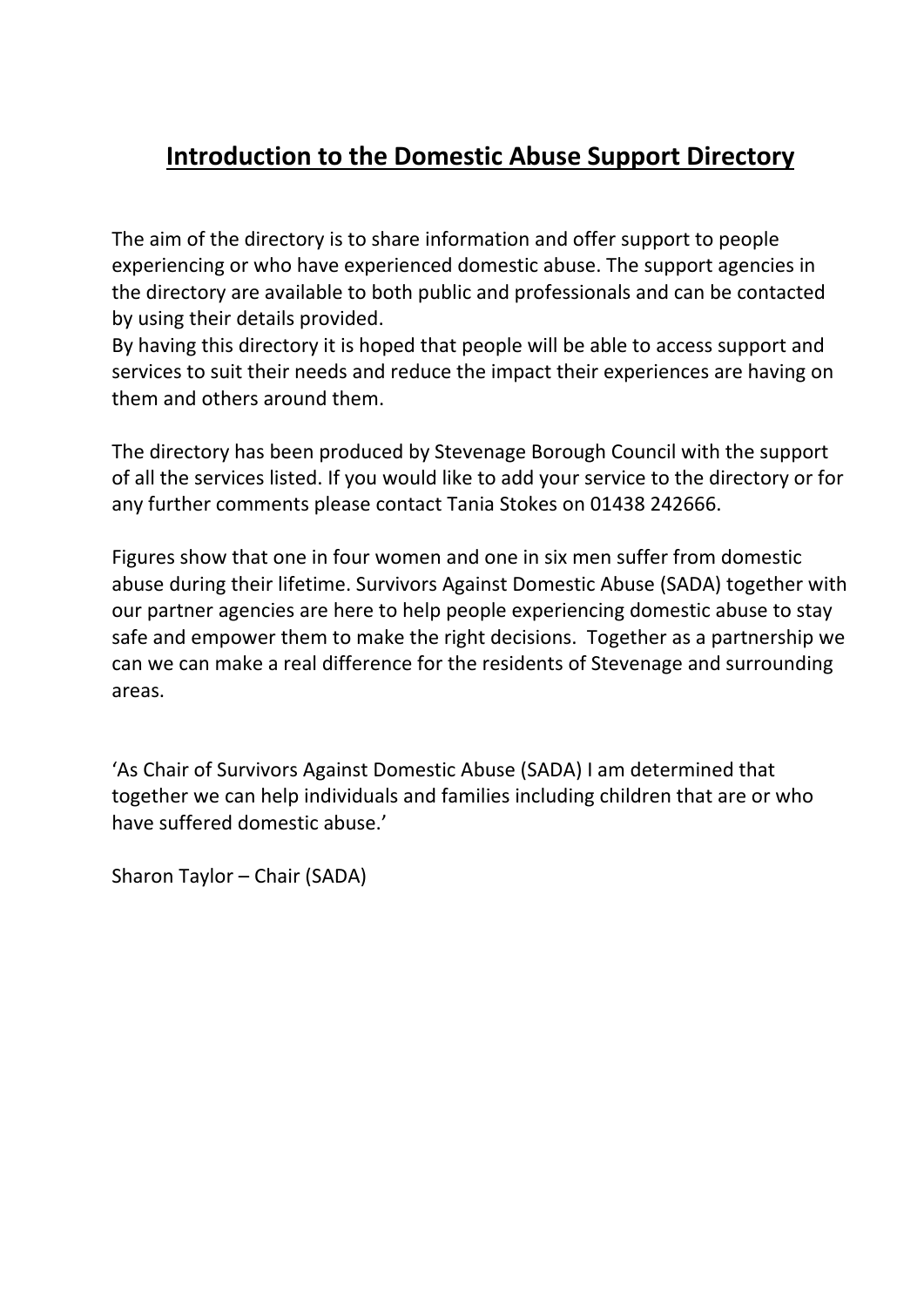### **Community Safety Team Stevenage Borough Council**



**Contact name** Sarah Pateman – Community Safety Manager

### **Service provided by agency**

We specialise in investigating and managing complaints around all aspects of Community Safety including Enviromental Enforcement, Anti Social Behaviour, Flytipping and Fly posting, SADA Domestic Abuse Service, Modern Slavery Service, No More Service and a Multiple Needs working Group. We have specialist officers and support workers to cover issues around alchol, drugs and complex needs.

### **How people can be referred**

Please use the main contct number 01438 242666 to discuss your referral and you will be signposted to the relevant team.

Contact information 01438 242666 **[Community.Safety@stevenage.gov.uk](mailto:Community.Safety@stevenage.gov.uk)**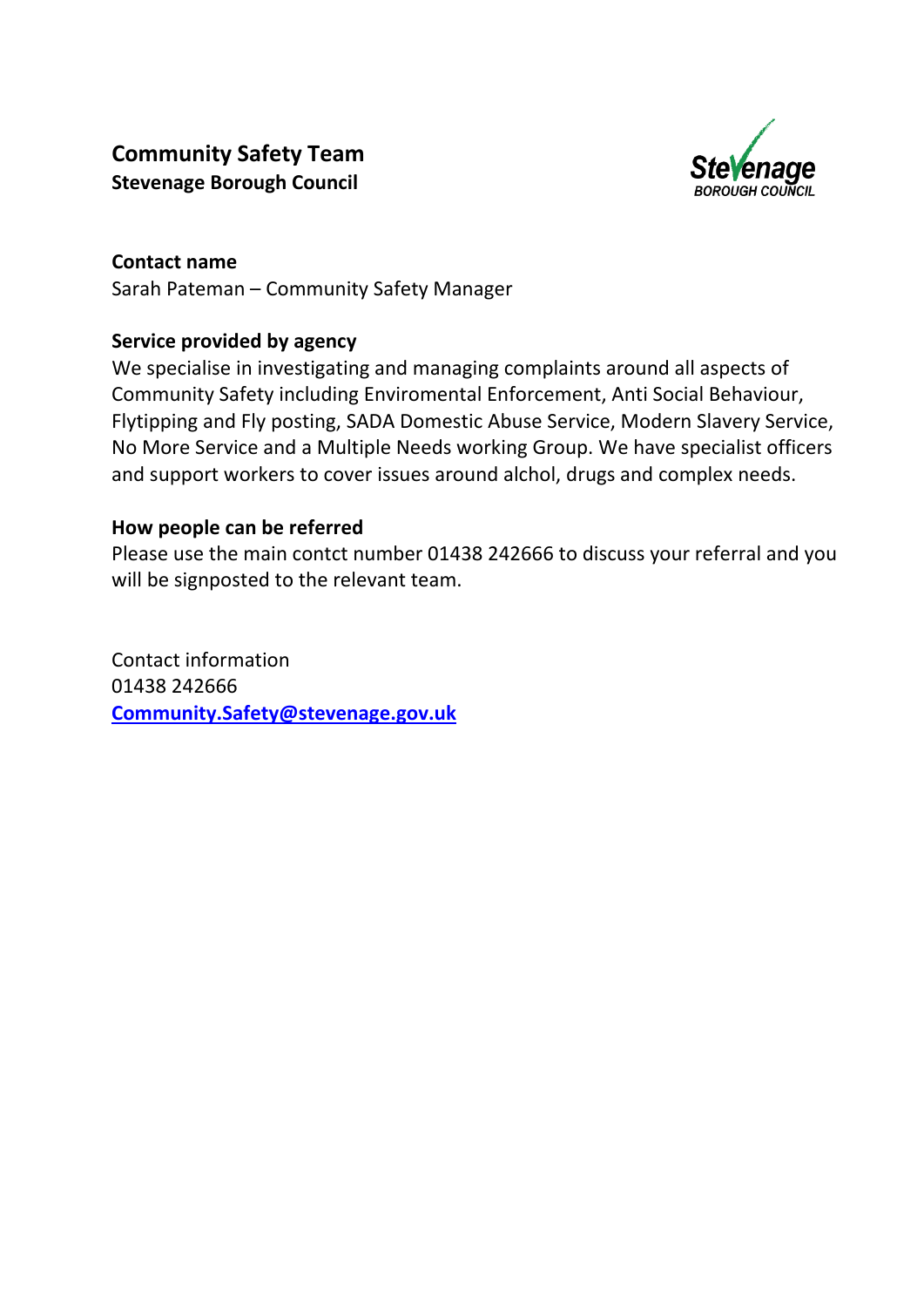

### **CGL Drug and Alcohol Recovery Services**

### **Services provided by agency Drug and Alcohol Treatment Provider – Recovery Service**

o Health care clinics at which our recovery nurses provide health care advice, screening and vaccinations for blood borne viruses, such as Hepatitis C.

o Needle exchange to ensure safe equipment and provide advice for injecting drug users.

o Talking therapies that enable people to build and maintain their motivation, understand their use of drugs and alcohol, and make long-term changes for a healthier and safer life.

o Prescribing support including medical detoxification and alternative medication to reduce people's use of some illegal drugs.

o Assessments and goal setting including a structured, holistic recovery plan that is regularly reviewed and addresses additional support needs around housing and employment.

o Support and treatment to manage, reduce and stop alcohol and drug misuse.

o Advice, guidance and support including access to a key worker on a one-toone basis and therapeutic and educational group sessions.

To help maintain your recovery we offer ongoing support including:

- o counselling
- o rehabilitation support
- o complementary therapies
- o recommendations to community groups and services

o support from a peer mentor, a fellow service user who is at an advanced stage of their recovery journey

o family and carer groups, to support those affected by the drug or alcohol use or somebody else

o joint working with mental health services to ensure appropriate support

o links with local colleges and employers to identify training, education and employment opportunities

**Criteria for referral –** Professional or Self-Referral. Adults only – over 18 years old

**How people can be referred -** Self-referral either by the phone or dropping in via drop in clinics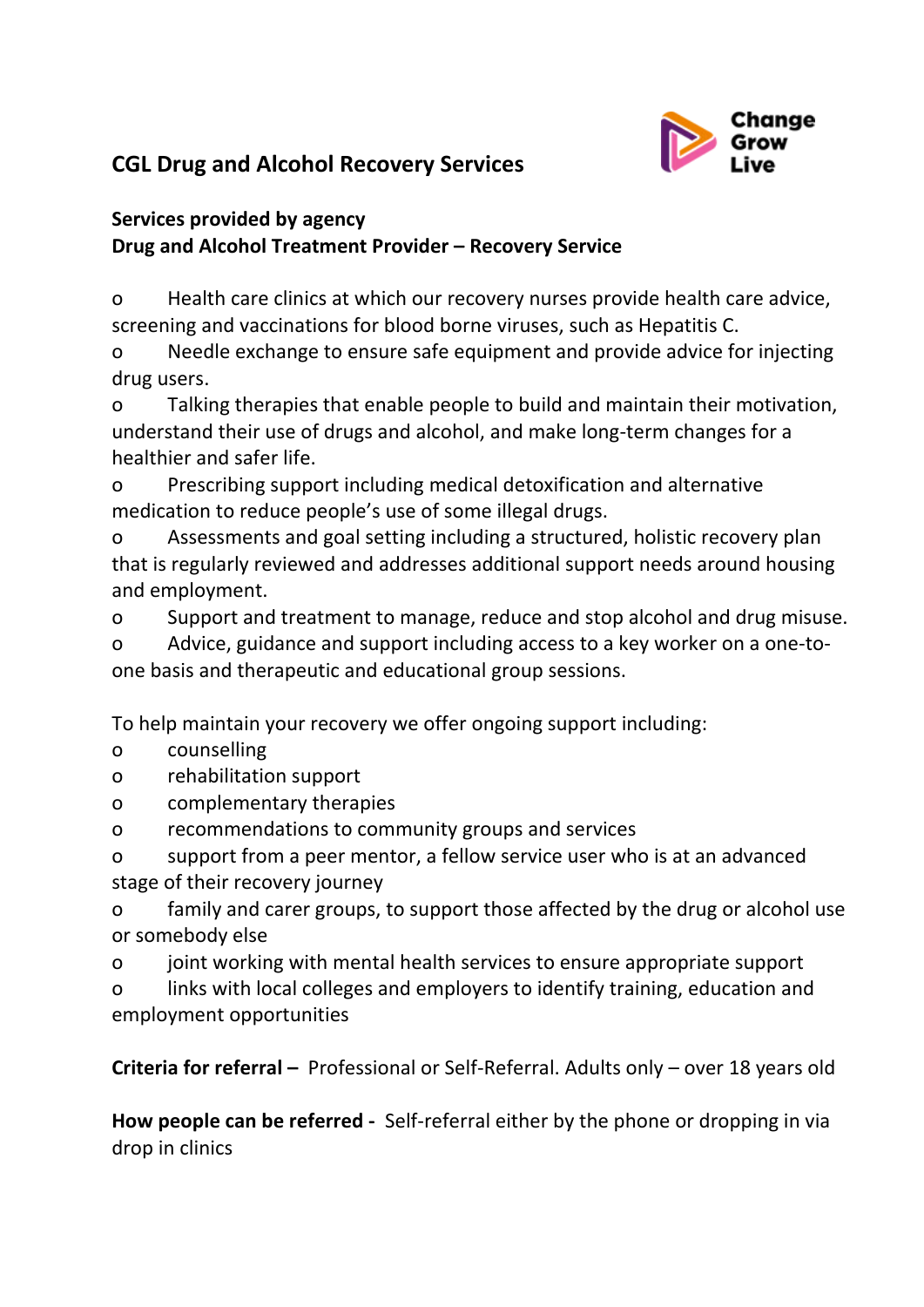Professionals completing a Spectrum referral form and either emailing or sending via fax

### **Contact information Stevenage Service**

Spectrum Drug and Alcohol Recovery Service - Stevenage Armstrong House | Norton Road | Stevenage | SG1 2LX Telephone: 01438 364 495 Fax: 01438 314 045



### **The Change Project Service provided by agency**

- 27 week Domestic Violence Prevention Programme for Perpetrators of Domestic abuse.
- Support for the victim while the ex/partner is on the programme.
- The programme covers all areas of abuse, emotional, financial, sexual, mental as well as physical abuse

### **Criteria for referral**

- For the perpetrator to recognise their behaviour as abusive and want to make a change to that behaviour.
- Make a commitment to attend for 27 weeks and engage with the programme

#### **How people can be referred**

- Self-referred, but completing the online form.
- Via Social care
- Via Cafcass
- Via the police

#### **Contact information**

Visit the website [www.thechange.project](http://www.thechange.project/)  e-mail [gina.smith48@hotmail.com](mailto:gina.smith48@hotmail.com) 08453727701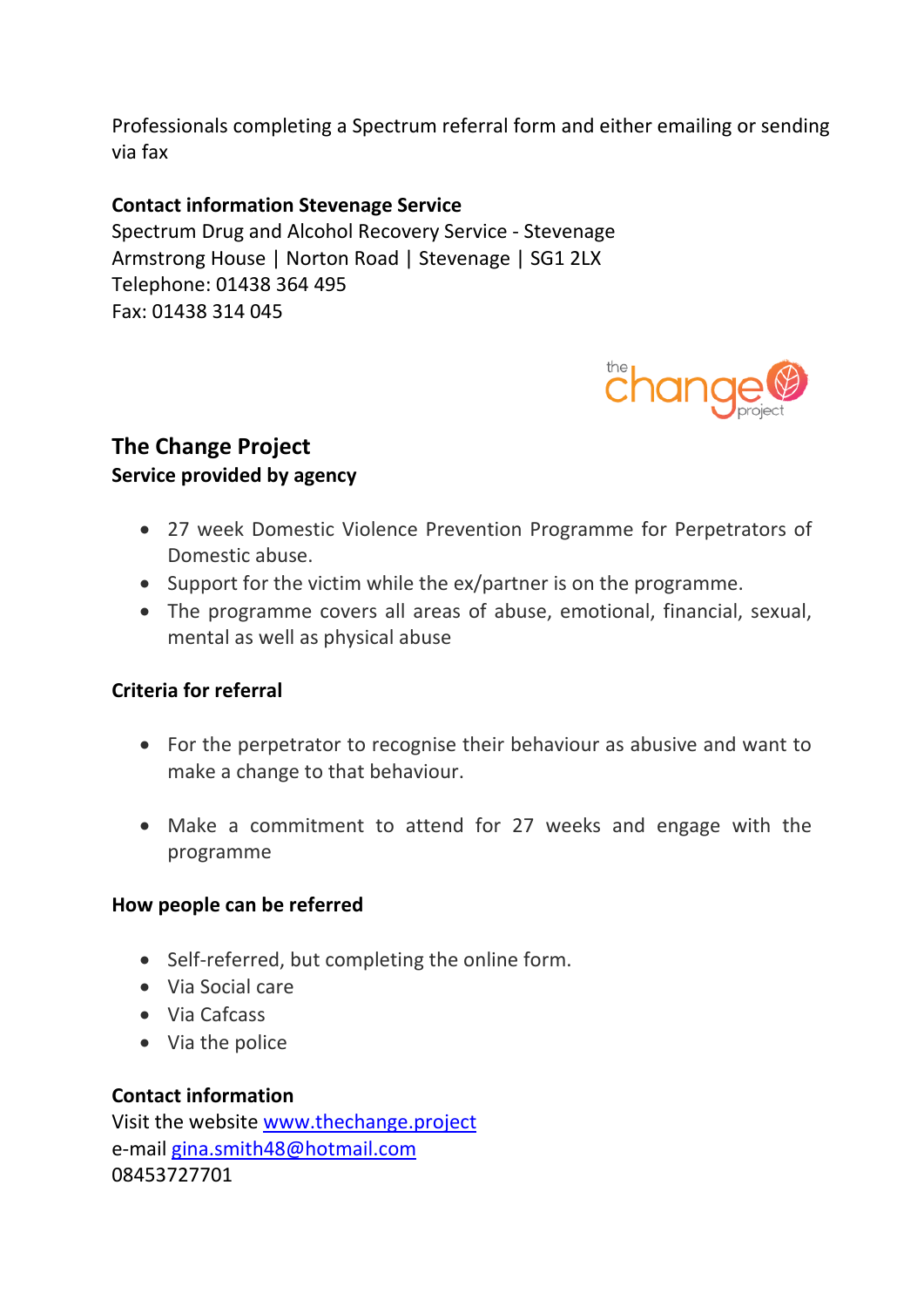

### **Children's Services**

### **Services provided by agency**

### **School Admissions**

We co-ordinate the offer of school places for nursery, primary and secondary schools across the county.

### **Financial Assistance**

If you are a Hertfordshire resident on a low income and your child is in fulltime education, we may be able to help you with the cost of school expenses. **Support for the Family**

If you are experiencing difficulties in meeting your child's emotional, social or physical needs, please contact us. If you have a disabled child, we may be able to provide services to help, including direct payments.

### **Children with Special Needs**

A child has special needs if he or she has greater difficulty learning than most other children of the same age. If you have any concerns about your child's progress, there are people who can help.

### **Family Support Services**

This service provides support to families to help them through difficult times by offering time, practical advice and/or counselling.

### **Emotional Health and Wellbeing**

If you have a child with behavioural or emotional issues, talk to your GP in the first instance. The GP will work with you and can contact other agencies for more specialist support. Some schools have their own school-based counsellor who provides a voluntary and confidential service.

### **Criteria for referral and how people can be referred**

Parents or carers in need of support or experiencing difficulties around parenting.

Self referral or professionals can refer by contacting the number below Contact Information

### **03001234043**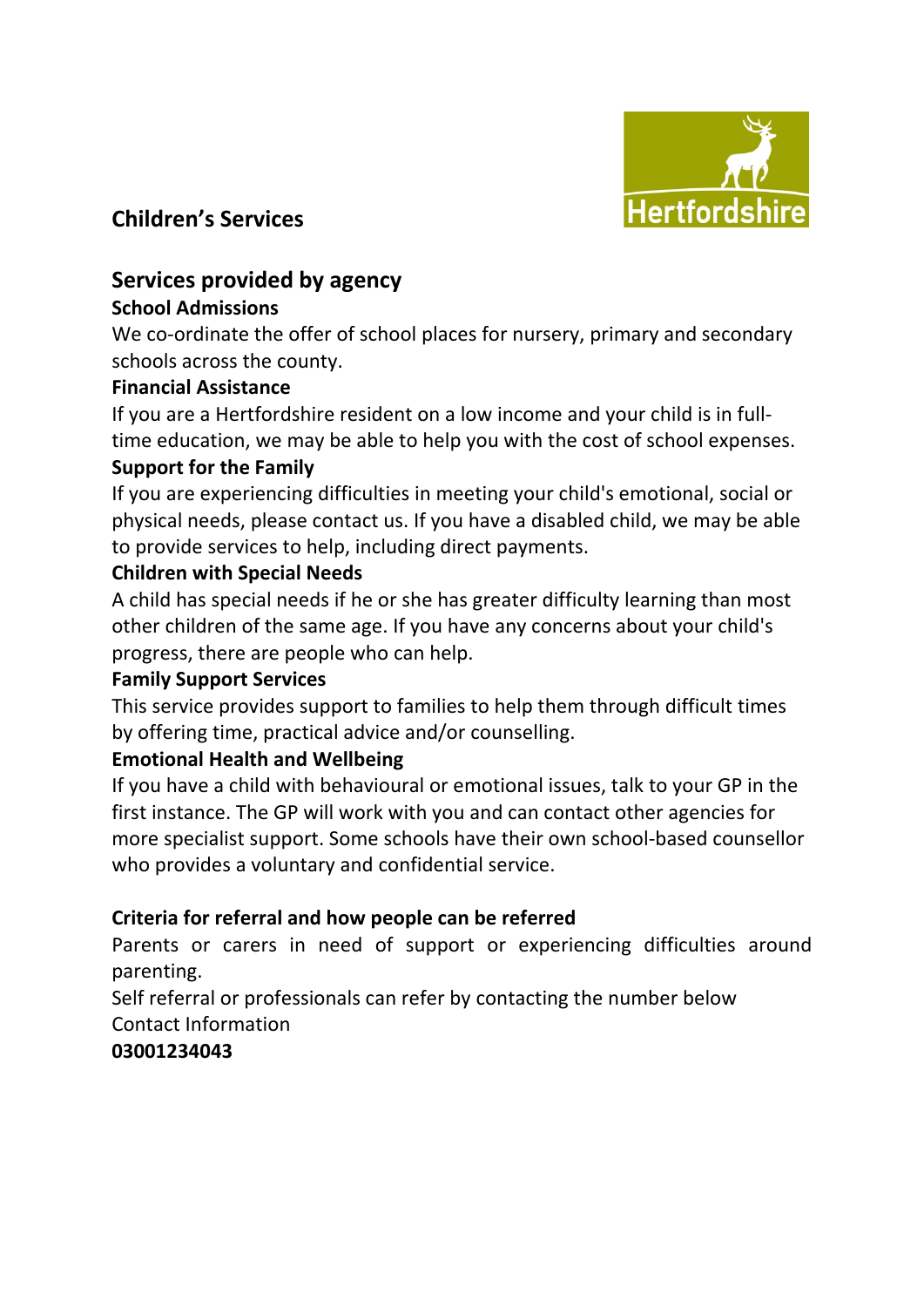

### **Family centre**

#### **Stevenage South covering Bedwell, Chells, Chells Manor and Shephall**

#### **Services provided by the agency**

Various activities including parent and toddler groups, baby massage, health clinic, toy library, courses and training and baby clinics. Outreach service also available.

#### **Criteria for referral**

Parents with children under 5 and living in the local areas described as above.

#### **How people can be referred**

Professional referrals accepted via the single service request form. Self referral from the parents living in the local area.

#### **Contact Information Main Contact Number 0300 123 7572**

**Bedwell -** 2/3, Bedwell Park, Exchange Road, Stevenage SG1 1NB – 01438 362484

**[Broadwater](http://www.stevenagesouthchildrenscentres.org.uk/broadwater-childrens-centre/)** – Longmeadow Primary School, Oaks Cross, Stevenage SG2 8LT – 01438 230444

**[Chells and Manor](http://www.stevenagesouthchildrenscentres.org.uk/chells-and-manor-childrens-centre/)** – Timebridge Community Centre, Mobbsbury Way, Stevenage SG2 0HT – 01438 362925

**[Shephall](http://www.stevenagesouthchildrenscentres.org.uk/shephall-childrens-centre/)** – 5 The Hyde, Stevenage, SG2 9SD – 01438 729466

**Email Enquiries: [stevenage.fcsenquiries@barnardos.org.uk](mailto:stevenage.fcsenquiries@barnardos.org.uk)**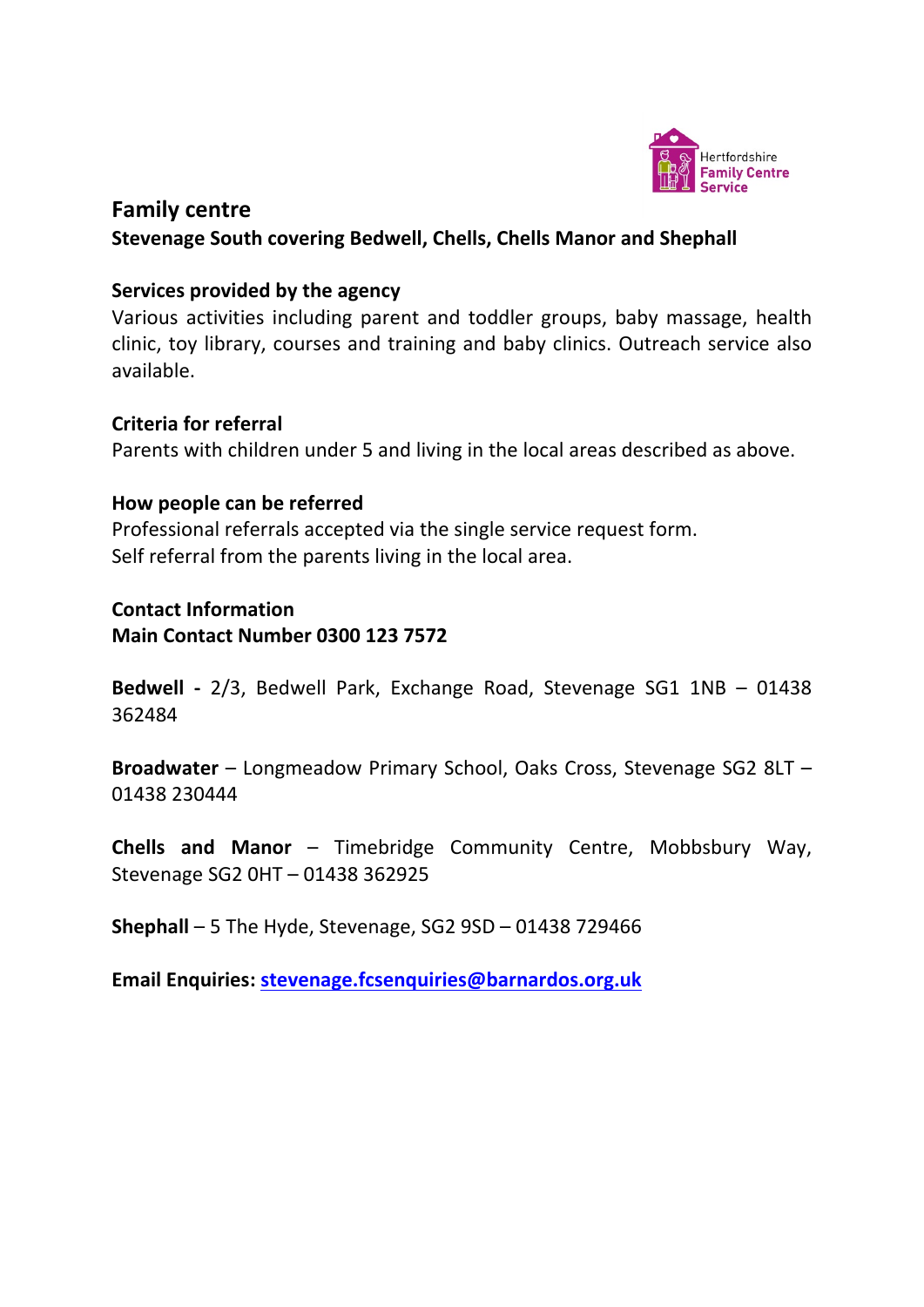

### **Family centre**

**Stevenage North covering Bridge Road, St Nicholas, Martins Wood and Strawberry Fields**

### **Services provided by the agency**

Our Group is managed by Woolenwick Junior School through a contract with Hertfordshire County Council. We work closely with our local health team, pre-schools, day nurseries, schools, toddler groups and childminders and many other people who are involved with families who have children aged 0–4. We also run activities such as play events – just take a look at our What's On [This Week](http://www.stevenagenorthcc.org.uk/about-us/whats-on-this-week/) page to find out more.

#### **Criteria for referral**

Parents with children under 5 and living in the local areas described as above.

#### **How people can be referred**

Professional referrals accepted via the single service request form. Self referral from the parents living in the local area.

### **Contact Information**

Managed by: **Woolenwick Junior School** Bridge Road - 01438 202692

**St Nicholas and Martins Wood** 01438 317625

**Strawberry Fields** 01438 350147

**Email for Further Enquiries:** [enquiries@stevenagenorthcc.org.uk](mailto:enquiries@stevenagenorthcc.org.uk)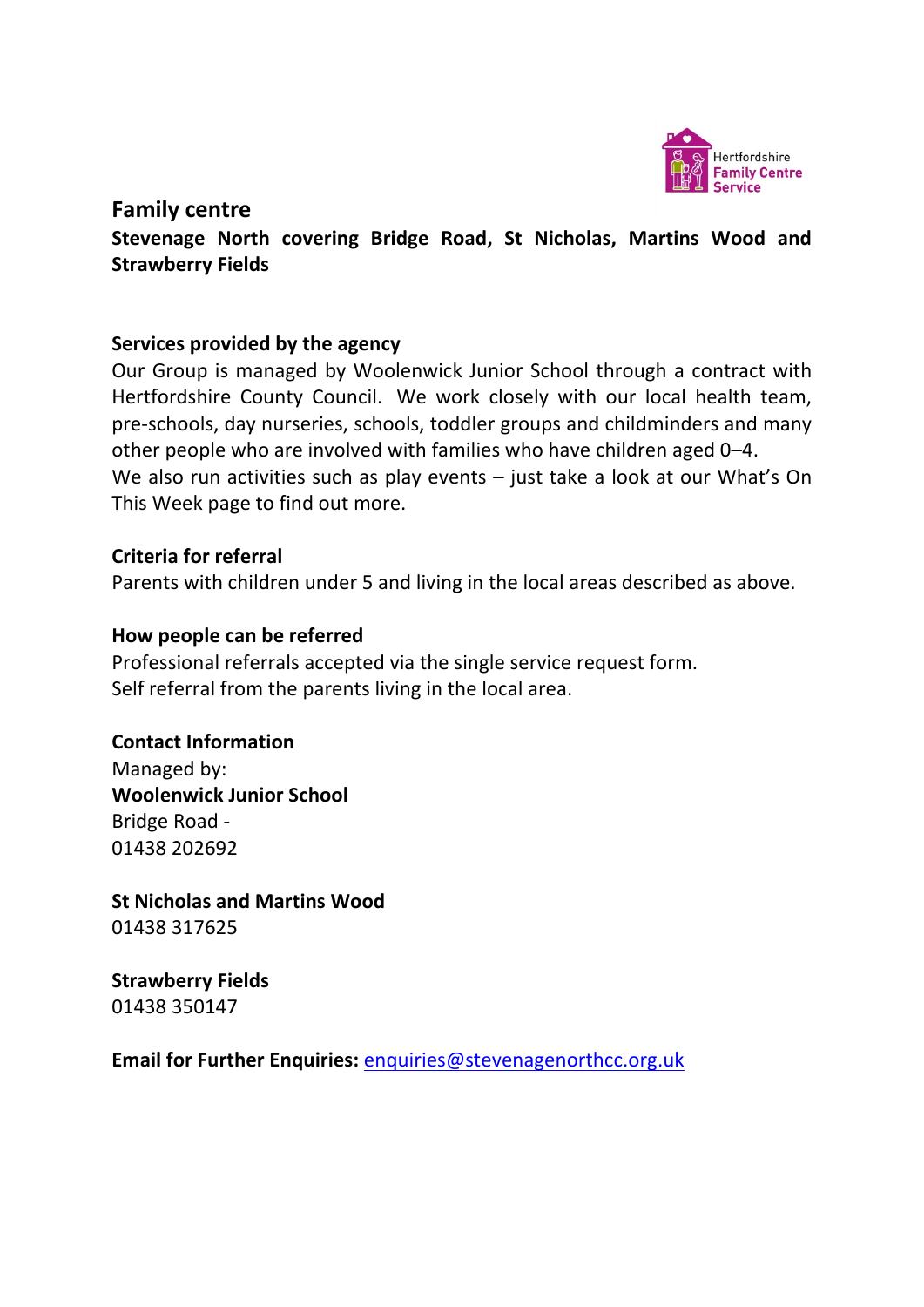### **CITIZENS ADVICE BUREAU (STEVENAGE)**



**Service provided by agency -** General advice about any issue through our drop-in service and clients can be referred to an appropriate specialist/agency if necessary. Clients can be referred to specialist's in-house dealing with:

- Debt
- Welfare Benefits/Appeals
- Housing
- Family
- Mental Health
- Employment
- Food Bank Voucher issuer( subject to the criteria set by the food bank)

We also run outreach services in Children's Centres, the Community Mental Health Team, Seetec and Stevenage Borough Council, Stevenage Library and we are piloting an outreach service at Stanmore Road Surgery. We have specialists who deal with Welfare Benefit appeals – this is a Hertfordshire wide project. Specialist Housing advice is available to those eligible for Legal Help.

### **Criteria for referral**

Generally our clients should live or work in the Stevenage area. We can take clients with benefit appeals from Hertfordshire. There is no address restriction for clients with Housing issues.

### **How people can be referred**

They can come to one of our drop-in sessions. We are open:

Monday 9am to 12.30pm Tuesday afternoon 1.00pm to 3.30pm Wednesday 9am to 12.30pm Friday 9am to 12.30pm

SBC Tenants can be referred via their Income Adviser, Community Safety Team or Tenancy Sustainment

We also take referrals from YMCA, MIND, Carers in Herts, Wenta, Age Concern and POhWER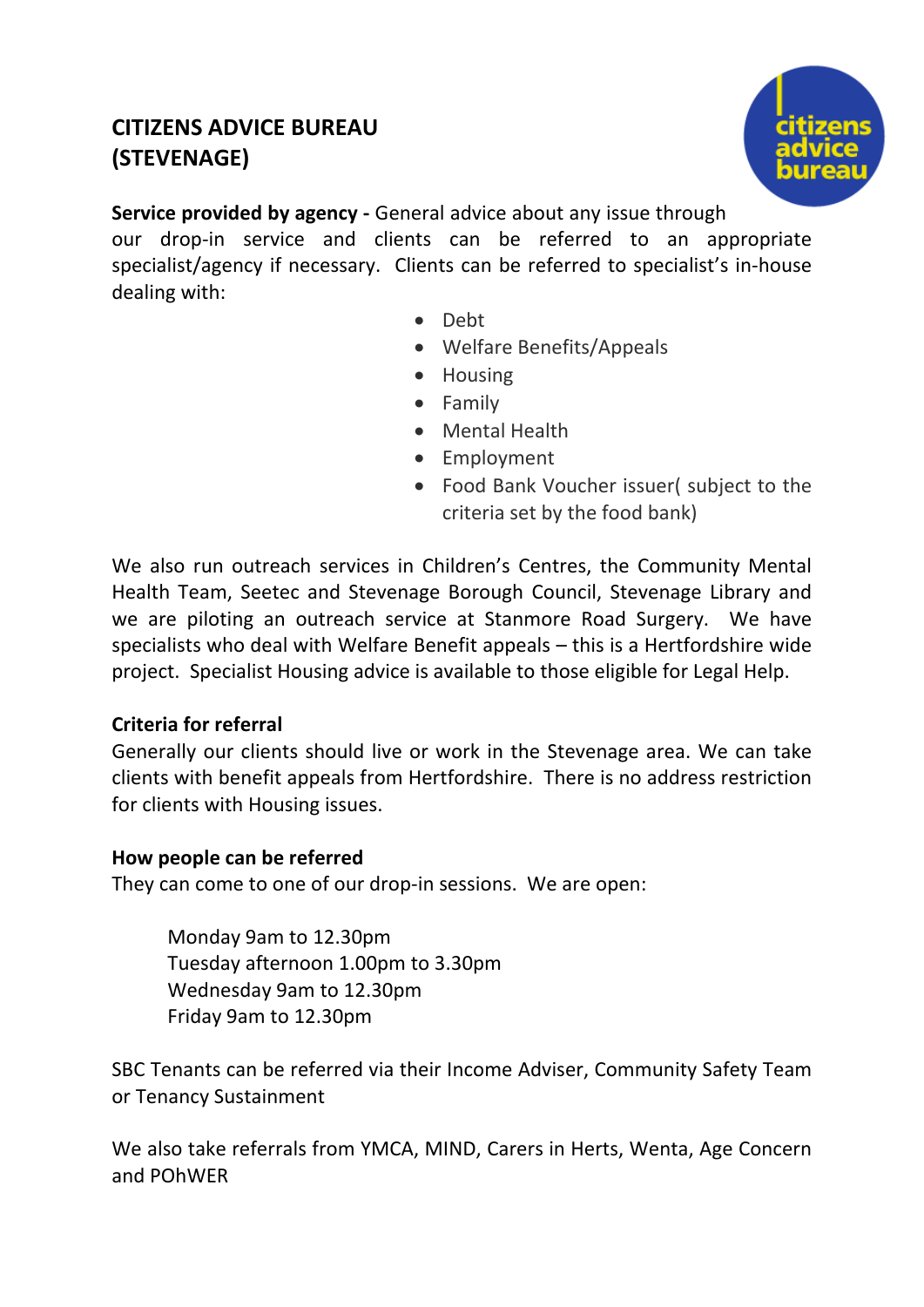**Contact Information** - Call in to one of our drop-in sessions

Contact can be made direct by email at: [emailadvice@stevenagecab.co.uk](mailto:emailadvice@stevenagecab.co.uk)

For advice by telephone call: 03444 111 444



### **Debt Advice & Support Worker (Stevenage Borough Council)**

**Contact -** Chris Finlay or Alice Mc Elroy

**Service provided by agency-** I am responsible for case work for customers requiring intensive debt and advice support in relation to managing their finances and benefit entitlement. I work closely with the Housing department and other agencies to support tenants.

I act as an advocate on behalf of the client Assist in completing benefit applications Appeal benefit decisions Negotiate repayment arrangements with creditors Give advice on how to maximise their income And try to increase quality of life.

**Criteria for referral-** needs to be a customer of SBC

**How people can be referred-** SBC tenant can be referred via Northgate or by email

Contact information- **[chris.finlay@stevenage.gov.uk](mailto:chris.finlay@stevenage.gov.uk) alice.mcelroy@stevenage.gov.uk Telephone:** 01438 242666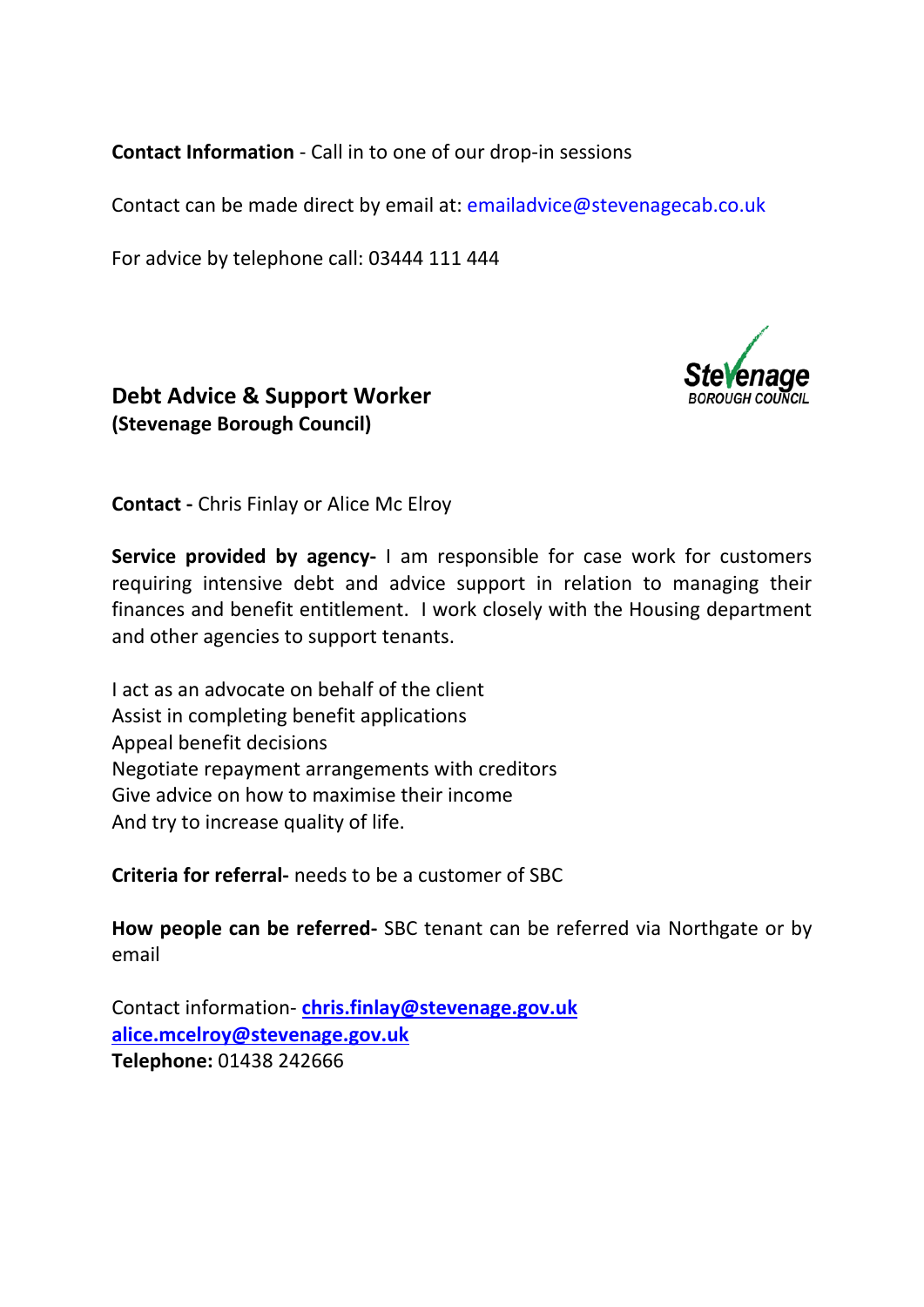

### **Fosters Legal LLP**

#### **Service provided by agency:**

Children Law, Family Law, Housing, Domestic Violence and Injunctions, Immigration (from January 2017)

### **Criteria for referral:**

Our services are available to anyone, but to be eligible for our fix fees packages the client must be on a low income and on benefits.

#### **How people can be referred?**

Through our website Stevenage Citizen Advice Unit Local Children Centres SADA Domestic Abuse Forum and the Working Group

#### **Contact information:**

Springfield House 24 High Street Stevenage **Hertfordshire** SG1 3EJ

Tel: 01438 318452 (office) Mobile: 07949 214830 **Email: [office@fosterslegal.co.uk](mailto:office@fosterslegal.co.uk) Emergency: [sandra@fosterslegal.co.uk](mailto:sandra@fosterslegal.co.uk)**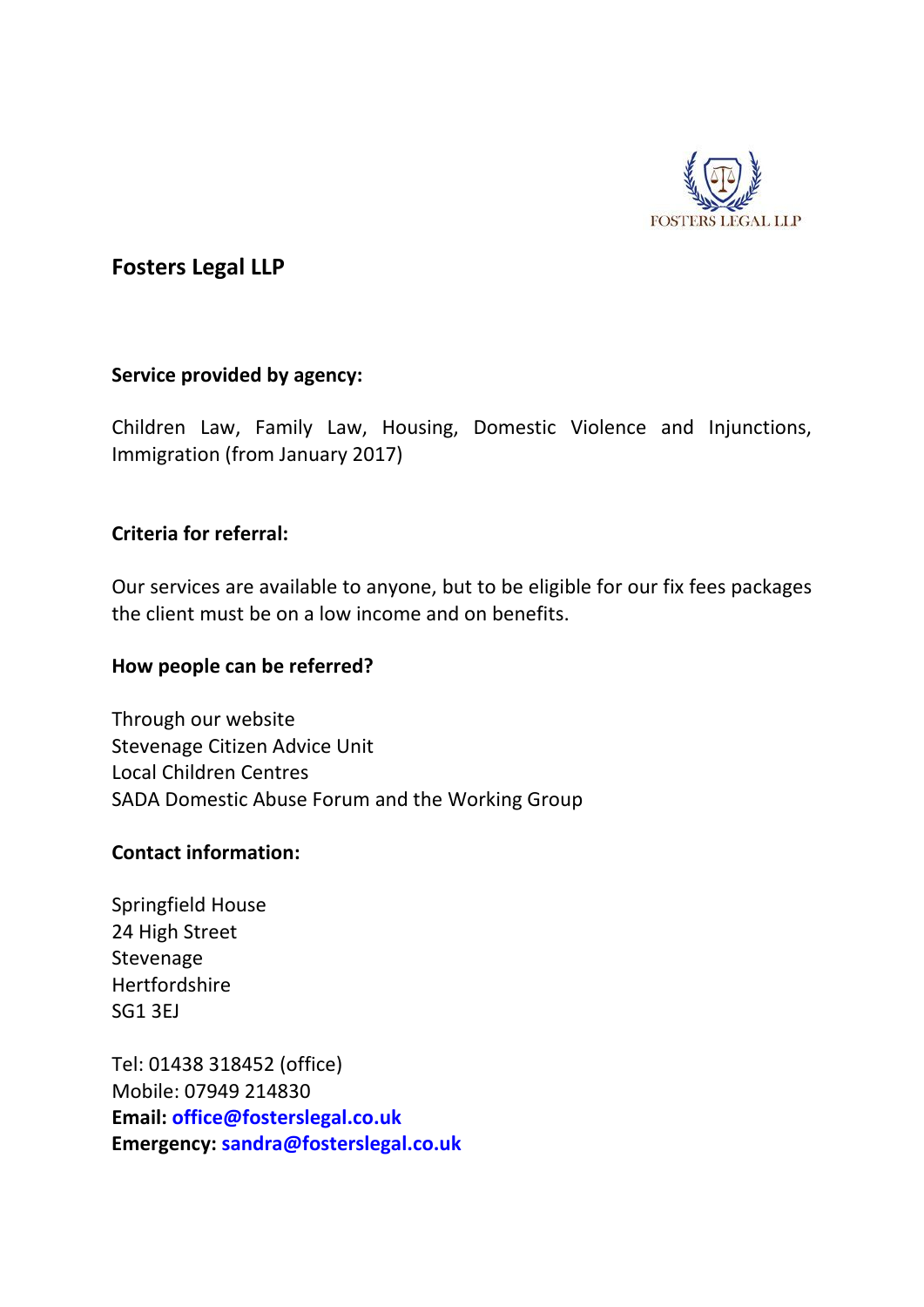

### **Halo Project**

#### **Service provided by agency**

Provides support to male and female victims of abuse specialising in Forced Marriage, Honour based violence, and Female Genital Mutilation. Offering advice, guidance and training.

#### **Criteria for referral**

For anyone dealing with the above

#### **How people can be referred**

Completing a Halo referral form

### **Contact information**

Halo Project Vanguard Suite Broadcasting House Middlesbrough TS1 5JA Tel No 01642 683045 Email: kl@haloproject.org.uk www.haloproject.org.uk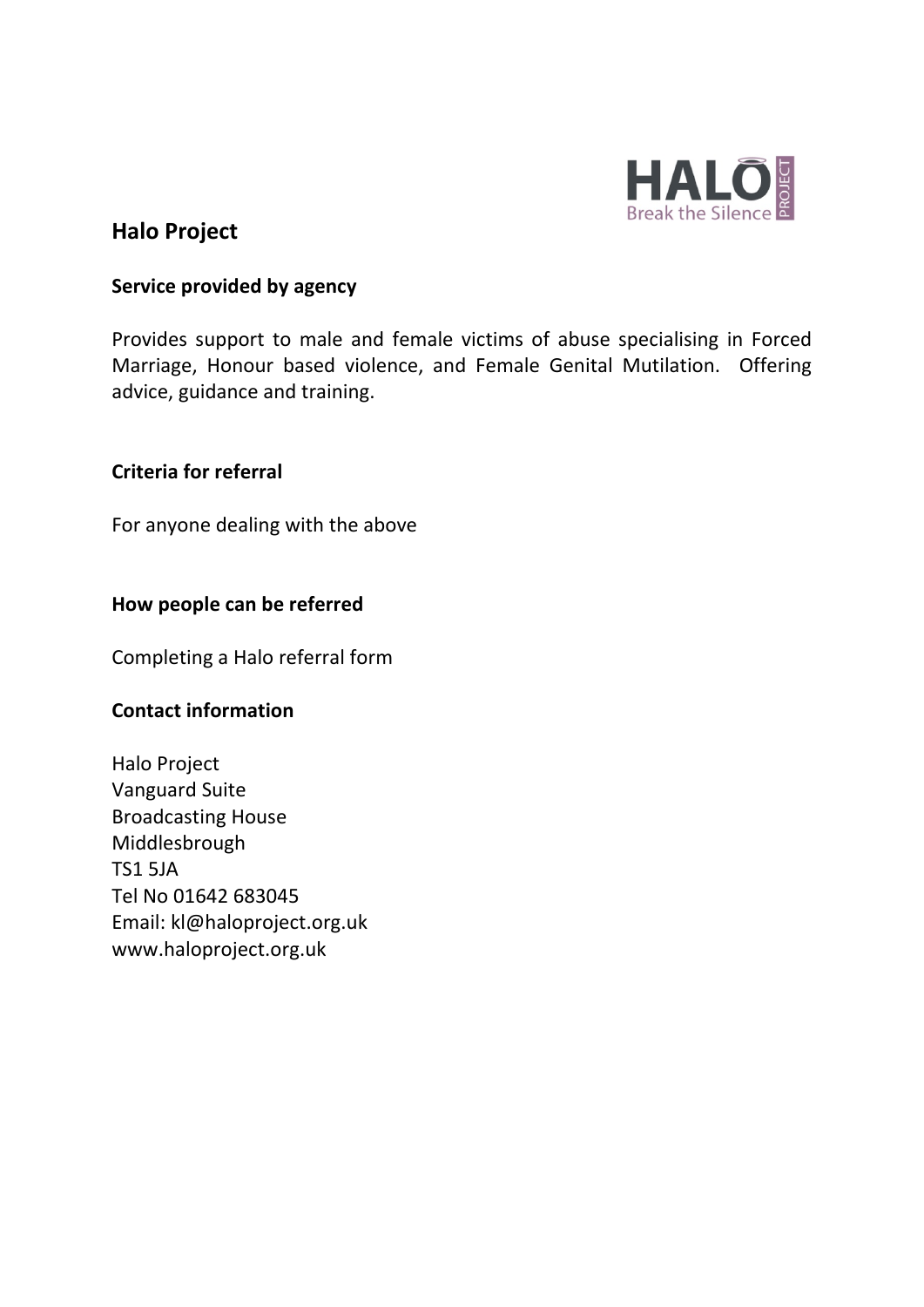

### **Haven Stevenage**

**Service provided by agency:** 40 single room supported hostel for single homeless people

**Criteria for referral:** Single homeless with local connections

**How people can be referred:** Via recognised professional agencies

**Contact information:** 01438 354884 (Hostel) **[referrals@stevenagehaven.org.uk](mailto:referrals@stevenagehaven.org.uk)**



### **Herts Young Homeless**

**Service provided by agency:** Advice and information 16 – 24years, Mediation  $11 - 24$  years, crash pad 16 and 17 years, floating support  $16 - 24$  years and dual diagnosis from the age of 16 and up to any age

**Criteria for referral:** age range as above and from Hertfordshire

#### **How people can be referred:**

People can self refer or be referred in by professionals by contacting the helpline or via email.

**Contact information** 0800 0355775 **[advice@hyh.org.uk](mailto:advice@hyh.org.uk)**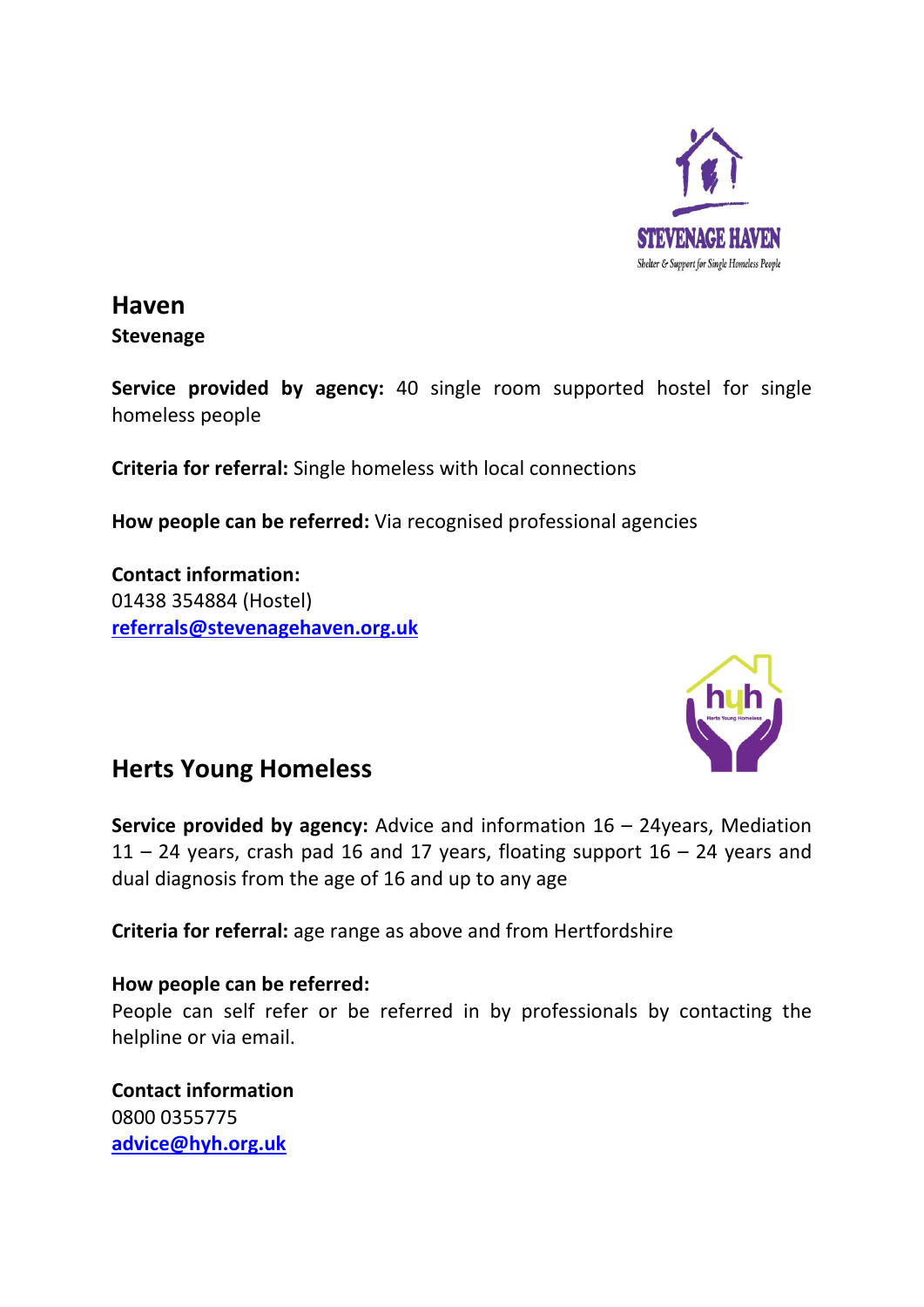

### **Homelessness Stevenage Borough Council**

**Service provided by agency:** Homelessness Officer

**Criteria for referral:** Be statutorily homeless and in priority need.

**How people can be referred:** Contacting Homeless/Housing Advice Team for guidance/ support/ advice. Either by email, phone or letter.

**Contact information:**  01438 242242 **[homeless@stevenage.gov.uk](mailto:homeless@stevenage.gov.uk)**



**Housing Advice Stevenage Borough Council**

**Service provided by agency** Advice on housing options

**Criteria for referral** No prescribed referral form call CSC who will take down the necessary information

**How people can be referred** Via the CSC or by email

**Contact information** 01438 242242 **[housing.advice@stevenage.gov.uk](mailto:housing.advice@stevenage.gov.uk)**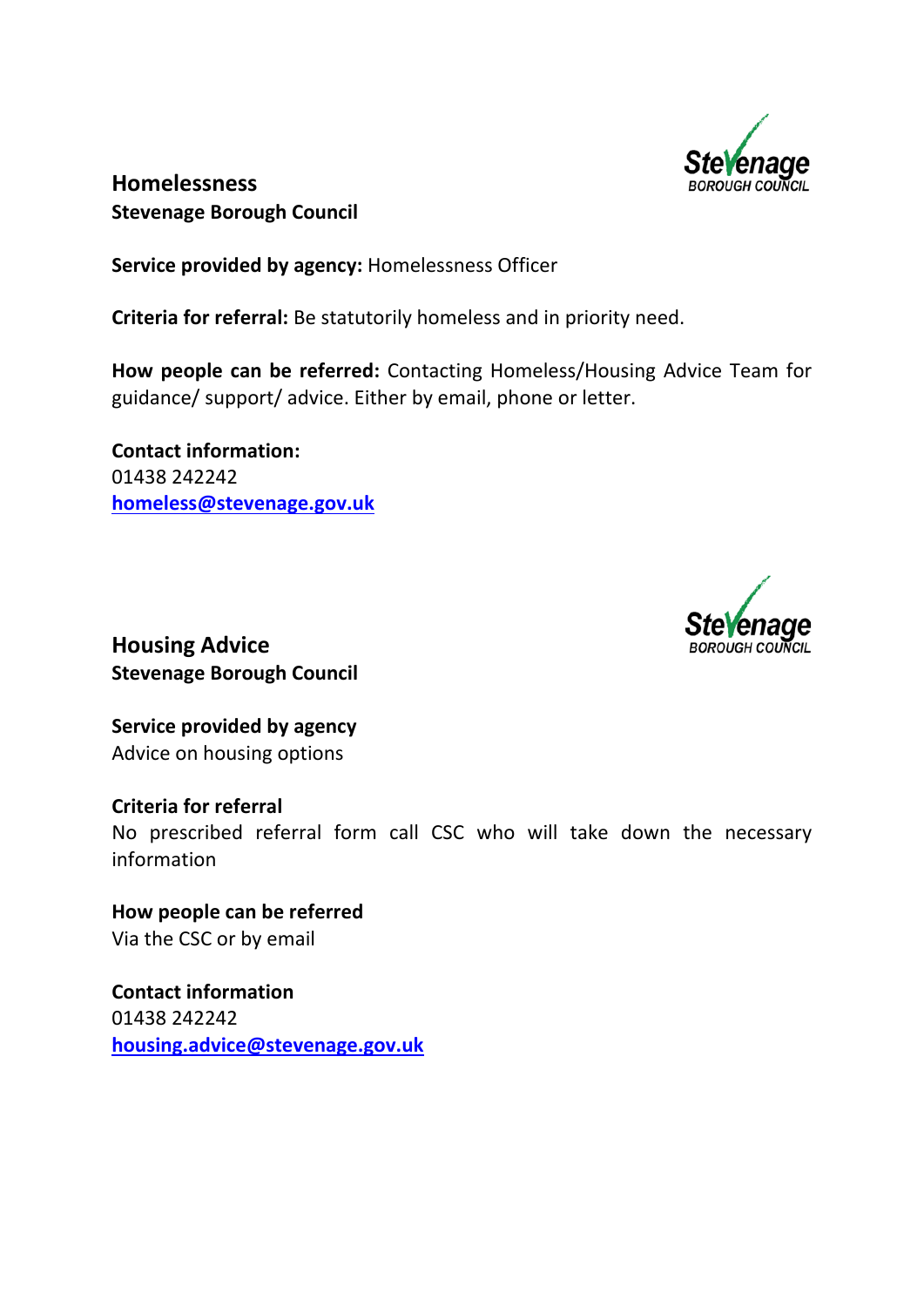

### **IFST**

**Service provided by agency**

Intensive Whole Family Support

### **Criteria for referral**

Intensive Families First Support Teams work with families with multiple and complex needs who would benefit from intensive support. The help we provide depends on each family's situation, but examples of issues we help with include parenting skills, improving school attendance, training to help find a job, help with housing problems and managing money and debt.

There is no age focus for the service, as long as there is a dependent child (under 18) in the family. The focus instead is to provide practical support to the whole family, when there is evidence of four of the following presenting issues being a concern to professionals across more than one family member, or the family are identified as requiring intensive whole family support which no other services are available to provide:

- parents or children involved in crime or anti-social behaviour
- children who have not been attending school regularly
- children who need help (for example they have had an assessment in the last year)
- adults out of work or at risk of financial exclusion or young people at risk of worklessness
- families affected by domestic violence and abuse
- parents or children with a range of health problem

**How people can be referred -** If you are a professional wanting to request the service for a family please complete an HCC consent form, AND a service request form – following the instructions in this guidance document. The IFST Criteria Checklist Glossary has been put together to support partners considering requesting support from these teams.

Via email to protectedreferrals.cs@hertfordshire.gov.uk

Via post to Customer Service Centre, PO Box 153, Stevenage, Hertfordshire, SG1 2GH

**Contact information** If you think your family would benefit from this support please telephone **0300 123 4043**.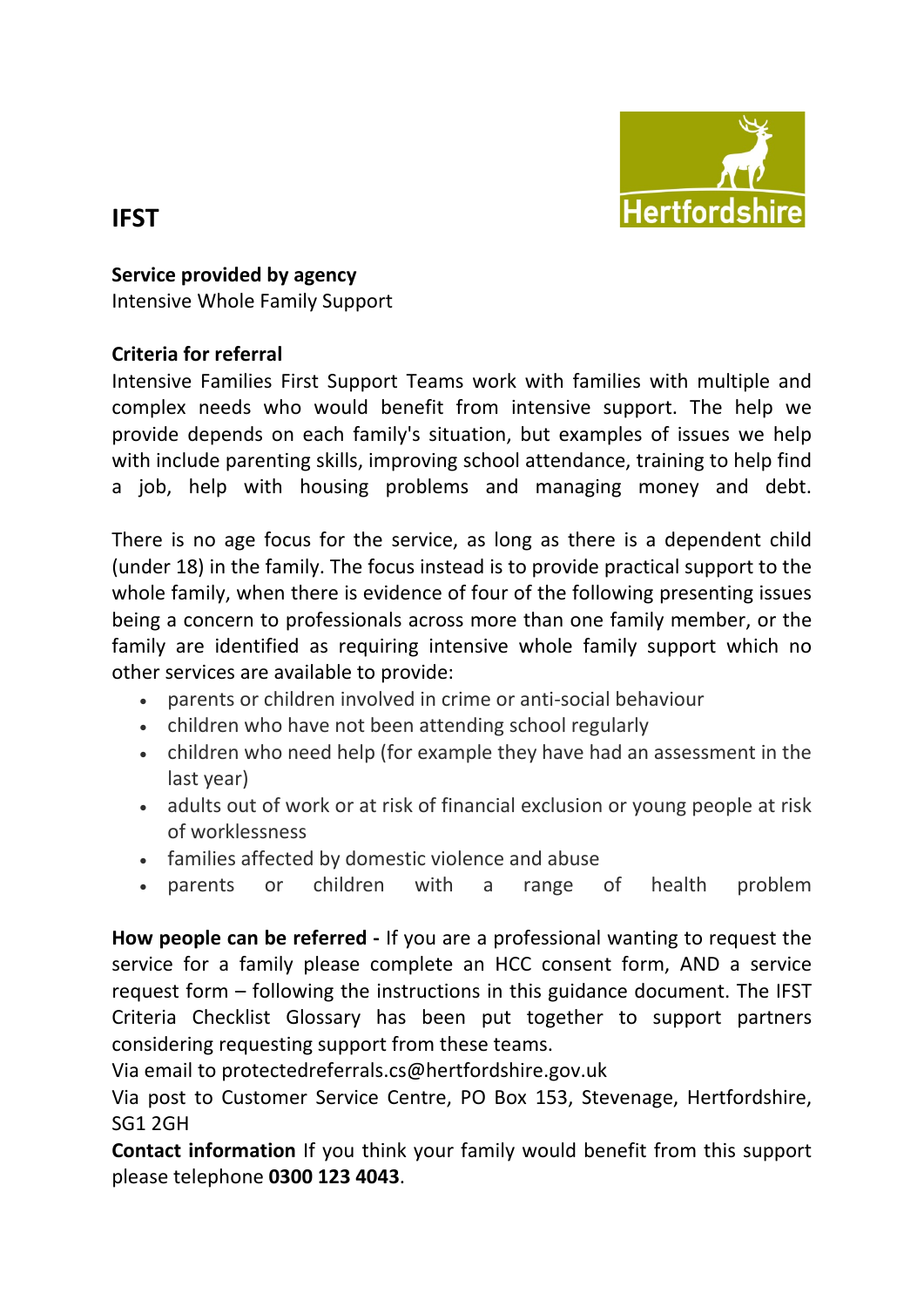### **Independent Domestic Violence Advisors IDVA**



### **Service provided by agency:**

IDVA's support high and very high risk victims of domestic violence by the professional provision of information and advice around the range, effectiveness and suitability of options to improve their safety and that of their children. IDVA's case work, focusing on safety advice covering physical security as well as remedies available from the civil and criminal justice systems. The role of an IDVA also involves the promotion of access to services in the community and feedback/collaborative working with existing services to further enable the needs of victims of domestic violence to be met.

**Criteria for referral:** IDVA's work with high risk victims of domestic violence (scoring 10 on the CAADA DASH Risk Assessment), from the ages of 16 +. IDVA's work with males and females, who have been intimate partners or family members regardless of gender or sexuality.

**How people can be referred:** By filling in the IDVA referral form and sending it to **[hertsidva@refuge.org.uk](mailto:hertsidva@refuge.org.uk)**

**Contact information:** 0300 7906772 **[hertsidva@refuge.org.uk](mailto:hertsidva@refuge.org.uk) [herts.idva@refuge.cjsm.net](mailto:herts.idva@refuge.cjsm.net)**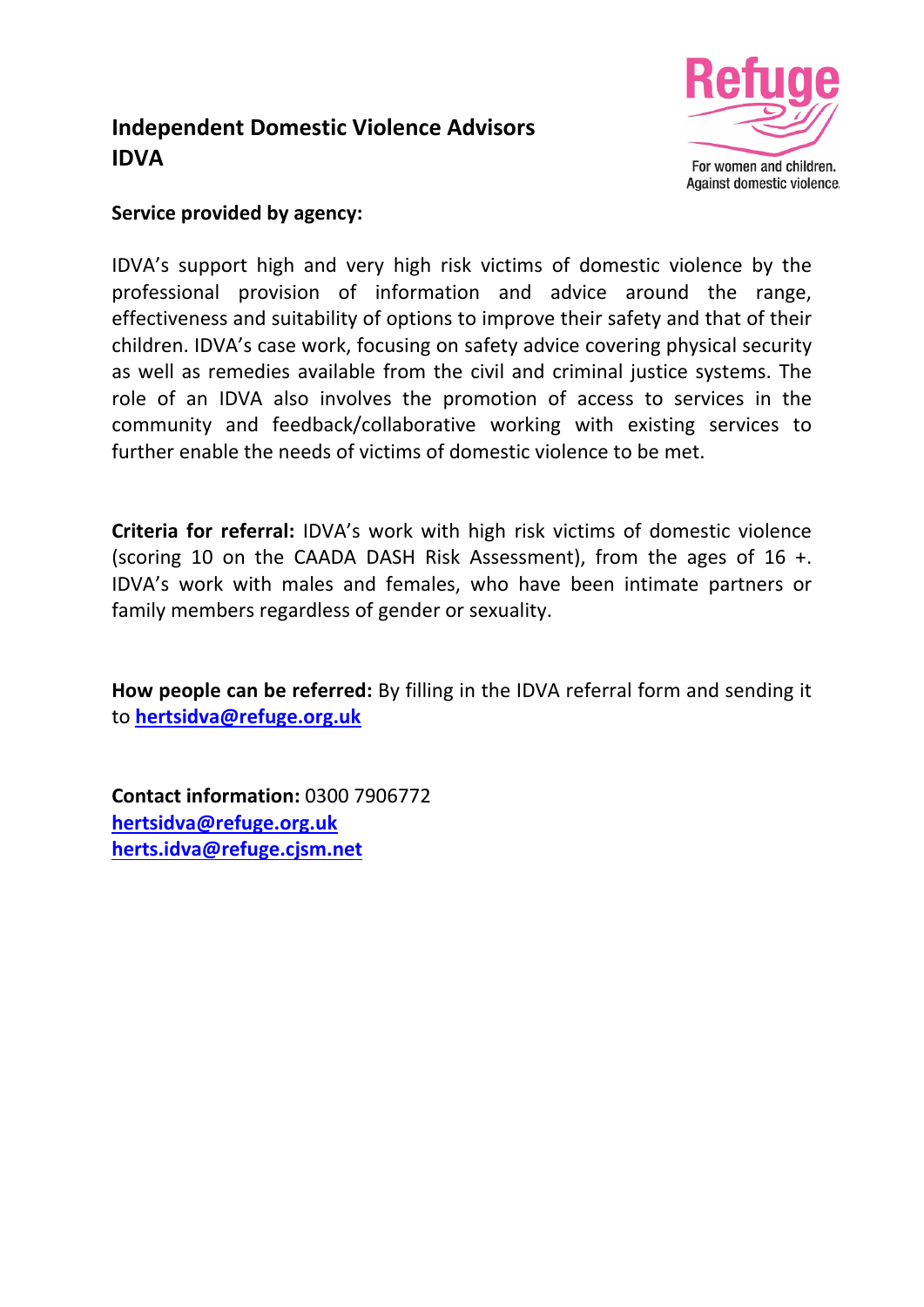

### **Karma Nirvana**

#### **Service provided by agency**

We specialise in supporting victims and survivors of forced marriage and honour based abuse and we provide: emotional and practical support including advocacy and signposting to other services as well as guidance to professionals.

#### **Criteria for referral**

Anyone can be referred to us that is concerned about forced marriage or honour based abuse/violence. We also provide support to those affected by domestic abuse/violence. We support men and women including children – there is no specific criteria.

#### **How people can be referred**

Victims and survivors can be referred to us via our helpline: 0800 5 999 247 or via email: info@karmanirvana.org.uk Monday – Friday 9am to 9pm and weekends 10am to 4pm. Referral forms do not need to be completed.

**Contact information**  Helpline – 0800 5 999 247 Email: info@karmanirvana.org.uk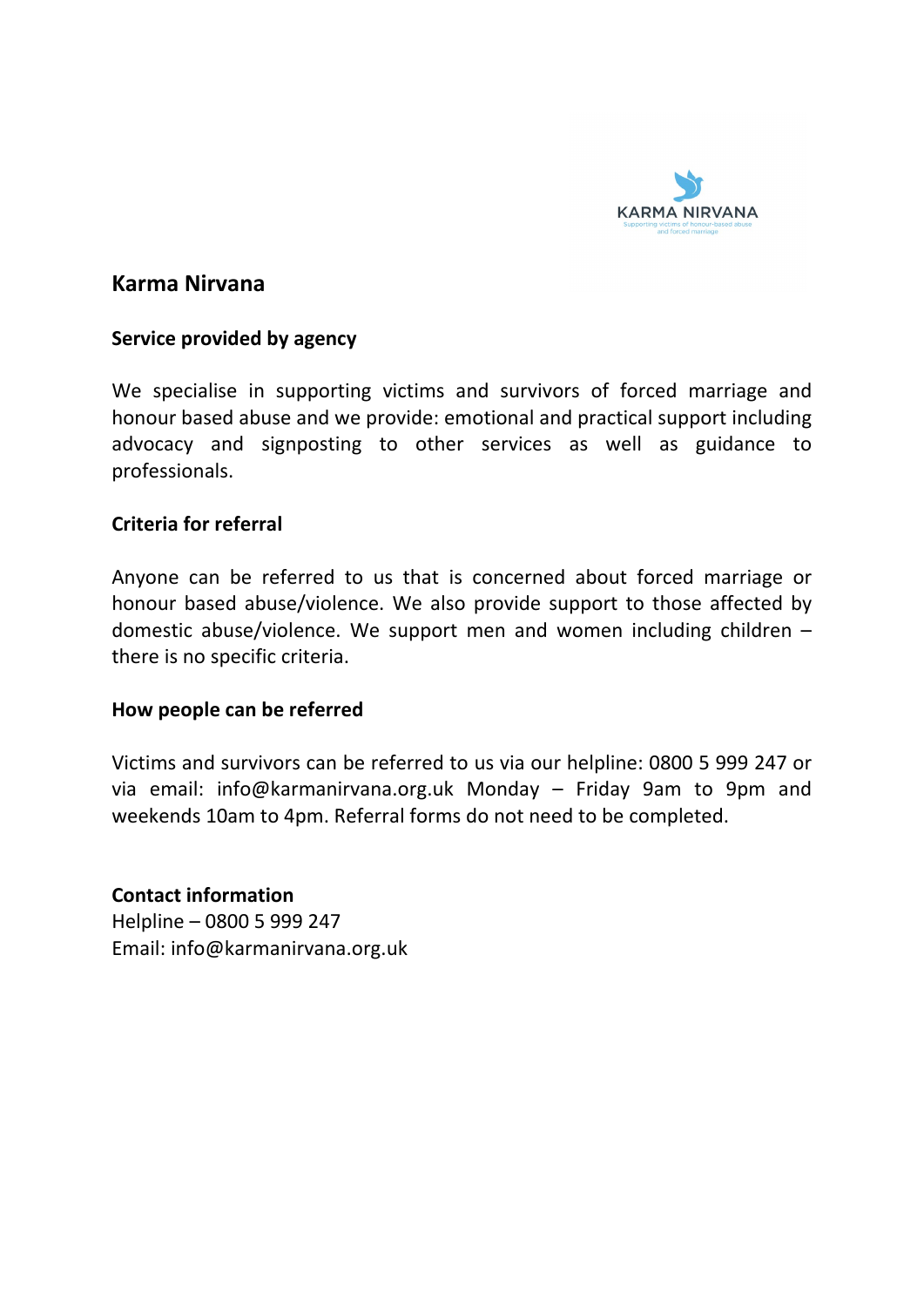

### **The ManKind Initiative charity**

#### **Service provided by agency**

Our confidential helpline is available for all men across the UK suffering from domestic violence or domestic abuse by their current or former wife or partner (including same-sex partner).

This can range from actual violence or object throwing to mental abuse such as constant bullying or constant insults.

We provide both emotional support and practical information.

We receive calls from male victims across all age ranges and professions:

- From dustmen and doctors to bankers and builders,
- From men in their 20s to men in their 80s,
- From men across England, Northern Ireland, Scotland and Wales.

We welcome calls from mothers, sisters and friends of male victims seeking information.

We also receive calls from support organisations, charities and statutory agencies such as local authorities and police forces.

Helpline for male victims (01823 334244) Website (www.mankind.org.uk) Training for professionals (www.mankind.org.uk/training)

### **Contact information**

admin@mankind.org.uk 01823 334244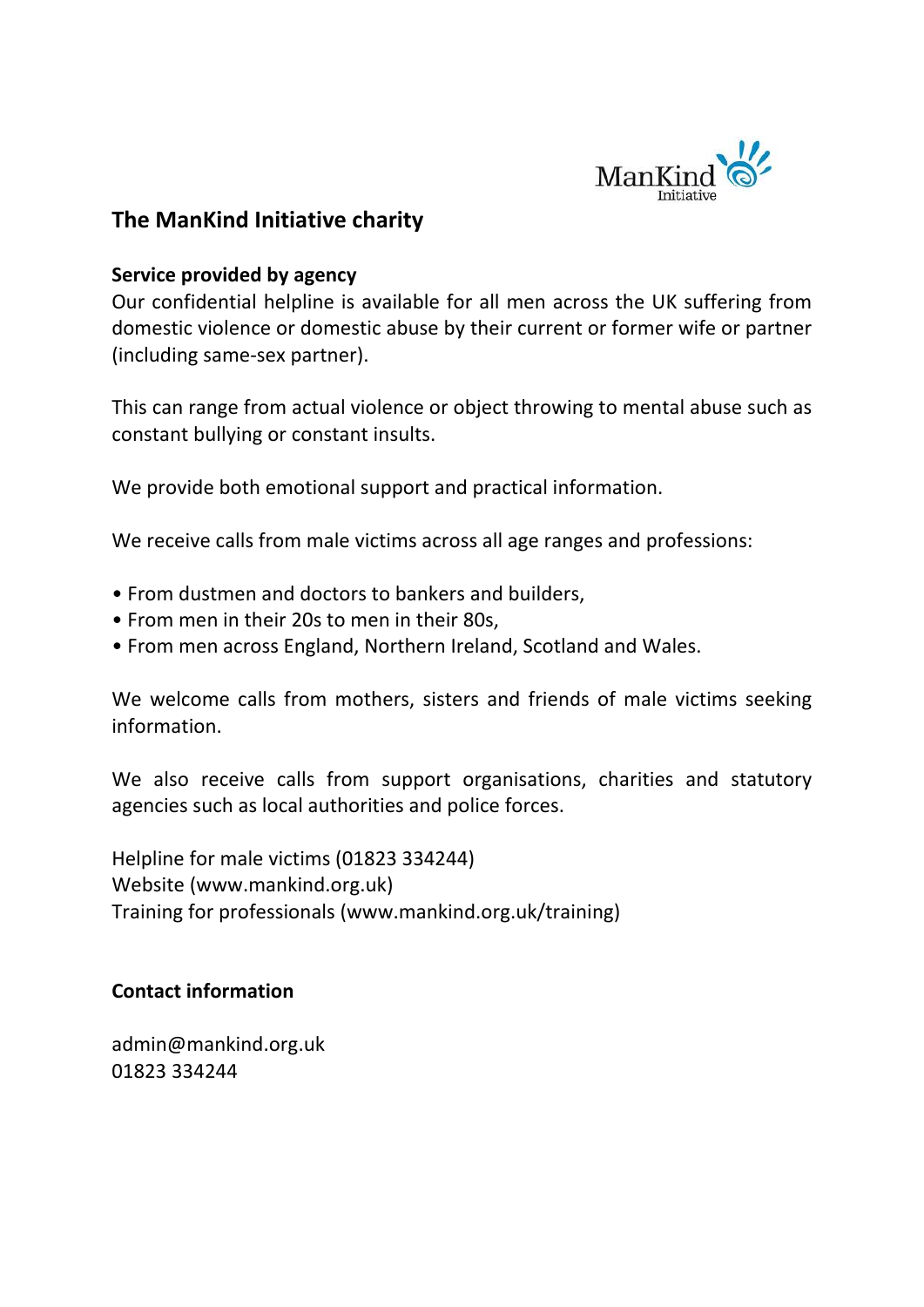

### **Men's Aid Charity**

#### **Service provided by agency**

Provide 365 days a year helpline service, providing support in court for victims of domestic violence. We can also attend MARAC meetings on behalf of clients.

**Criteria for referral** Self referral or agency referral

### **How people can be referred and contact information**

mensaidcharity@gmail.com 08712 239986



### **Mind in Mid Herts**

### **Service provided by agency**

Mind in mid herts offers a wide range of opportunities for people experiencing mental health issues including Counselling , Life Skills courses, CBT, Drop in, Gym, Art and Creative Writing.

### **Criteria for referral**

We are not a crisis service so we cannot support people who are suffering from an episode of Psychosis or Mania.

The person needs to want to use our services and be ready to work towards maintaining their recovery.

### **How people can be referred**

Referrals can be received via GP's, CMHT's and other professional bodies. People can also self- refer.

**Contact information** 01438 369216 **[admin@mindinmidherts.org.uk](mailto:admin@mindinmidherts.org.uk)**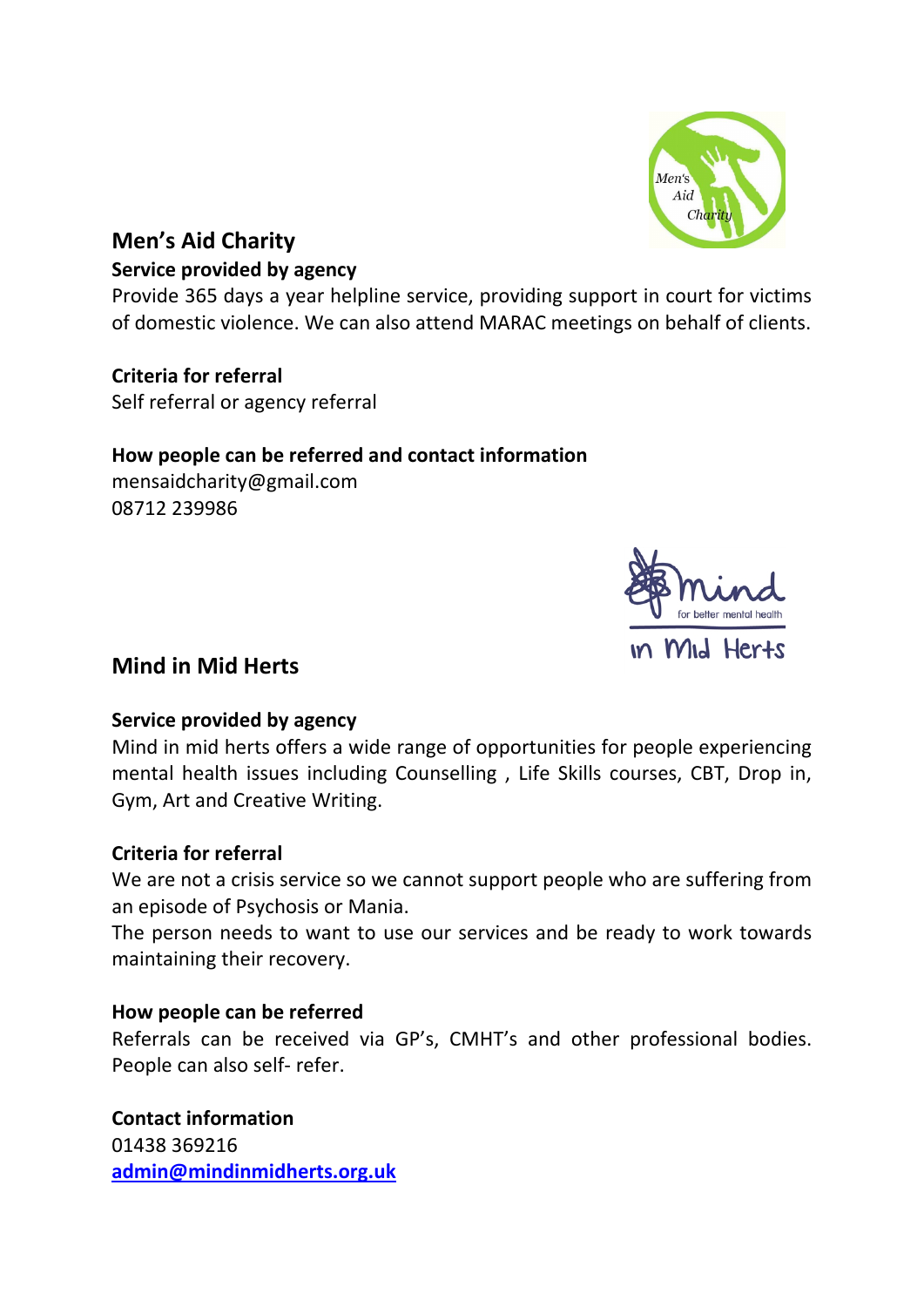

### **National Domestic Violence Helpline**

**Service provided by agency** 24 hour helpline

**Criteria for referral** Anyone in need of Domestic Abuse Support

**0808 2000 247** Freephone 24-hour national domestic violence helpline run in partnership between Women's Aid and Refuge.



### **The No More Service Stevenage Borough Council**

### **Services provided by agency**

This service is tailored to support anyone having difficulties from a wide rage of issues including, Drugs, Alcohol, Offending and complex needs. We work withn the Community Safety Team to offer a a client led approach.

### **We provide help with:**

- •Emotional support management
- •Reducing the need to offend
- •Organising leisure based activities
- •Supported referrals to other services
- •Household management and guidance
- •Financial advice and guidance
- •Health advice and guidance
- •Supporting family relationships
- •Training and employment options

### **Contact and Referral information**

01438 242666 nomore@stevenage.gov.uk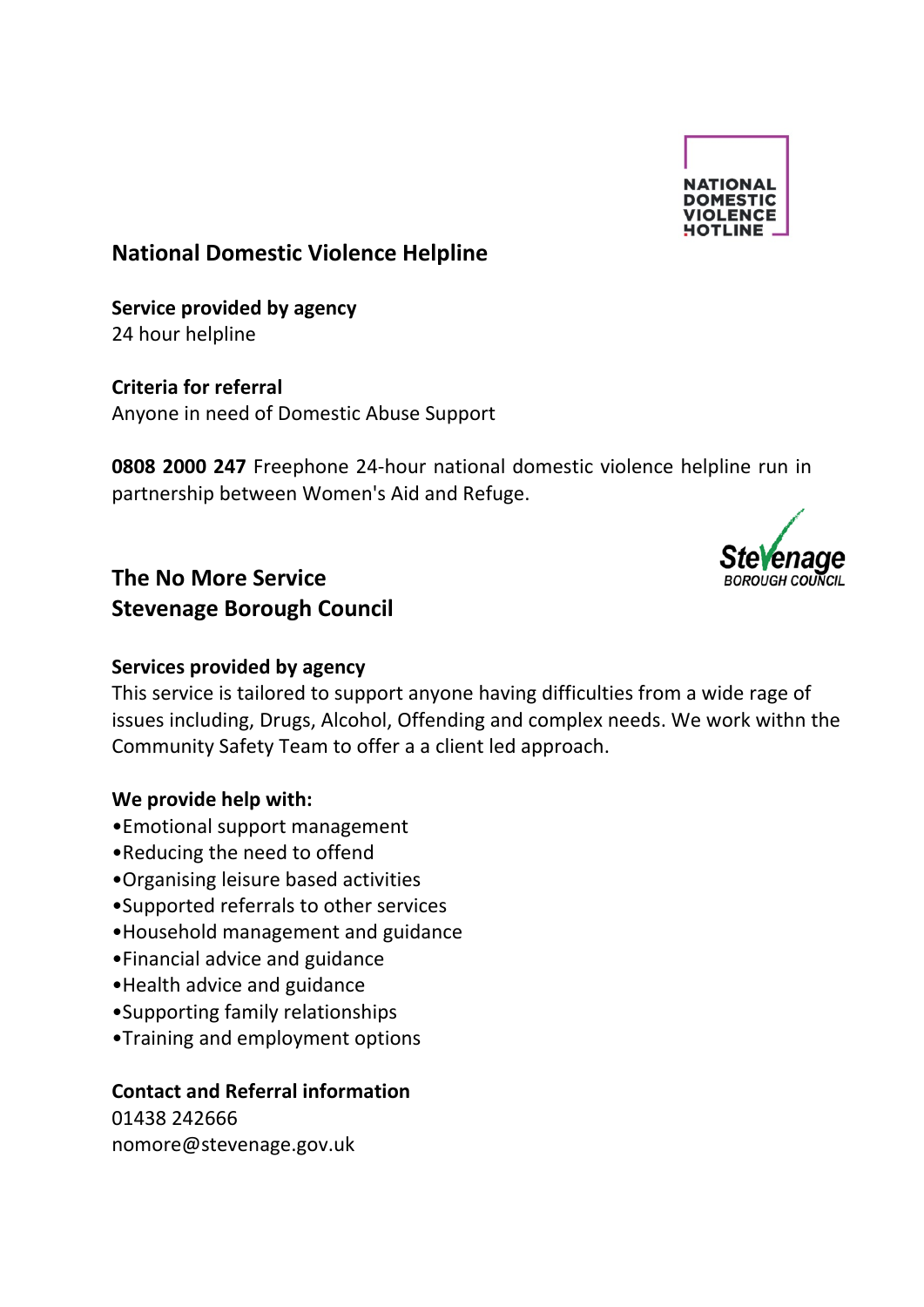

**Respect Service provided by agency**

**Men's Advice Line Respect Phoneline**

### **Criteria for referral**

Men's Advice Line is for male victims of domestic violence and abuse, friends and family and professionals seeking support.

Respect Phoneline is for male or female perpetrators of domestic violence and abuse seeking help to change, their friends and family, and professionals.

**How people can be referred** - Self referral, call us, email or web chat.

**Contact information Men's Advice Line** 0808 801 0827 www.mensadviceline.org.uk info@mensadviceline.org.uk

**Respect Phoneline** 0808 802 4040 www.respectphoneline.org.uk info@respectphoneline.org.uk

### **Rights of Women Service provided by agency**

### **Legal advice**

Our telephone advice lines provide vital free and confidential legal advice to women in the areas of family law, criminal law and immigration and asylum law - http://rightsofwomen.org.uk/get-advice/

Publications and free legal guides http://rightsofwomen.org.uk/get-information/

### **Criteria for referral**

Woman or professionals supporting women. We can only advise on the law as it applies in England and Wales.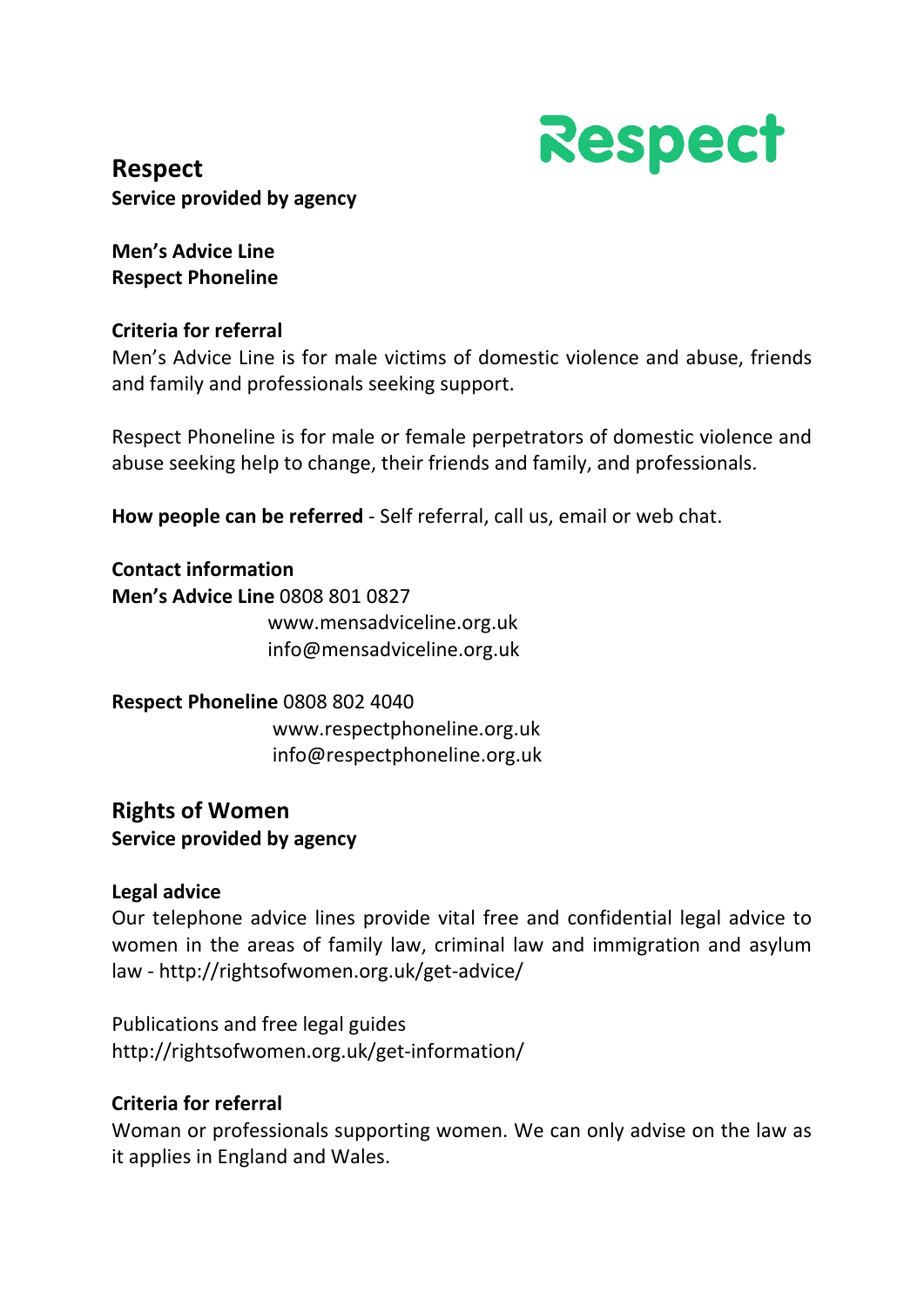

### **Hertfordshire Sunflower Sexual Assault Referral Centre**

### **Service provided by agency**

The SARC (sexual assault Referral Centre) is here to meet the needs of victims of sexual assaults, whether or not the victim wishes for police involvement. Forensic examinations and medical aftercare support is available, and Independent Sexual Violence Advisors can give you advise and support to ensure your wellbeing, safety, empowerment, and aid recovery.

### **Criteria for referral**

Criteria for young people. Aged  $13 - 17$  years old and a resident in Hertfordshire

Criteria for adults. Resident of Hertfordshire. Abuse to of taken place within the last 12 months, unless consideration is being given by the victim of reporting/anonymous reporting, in which case ISVA's can provide advice and support on this.

#### **How people can be referred**

Agencies can refer – please email **[sunflowersarc@herts.pnn.police.uk](mailto:sunflowersarc@herts.pnn.police.uk)** for a referral form. People can self refer by calling 0808 178 4448

**Contact information Self Referrals** 0808 178 4448 **Office number for enquiries** 01442 270679 **Email [sunflowersarc@herts.pnn.police.uk](mailto:sunflowersarc@herts.pnn.police.uk)**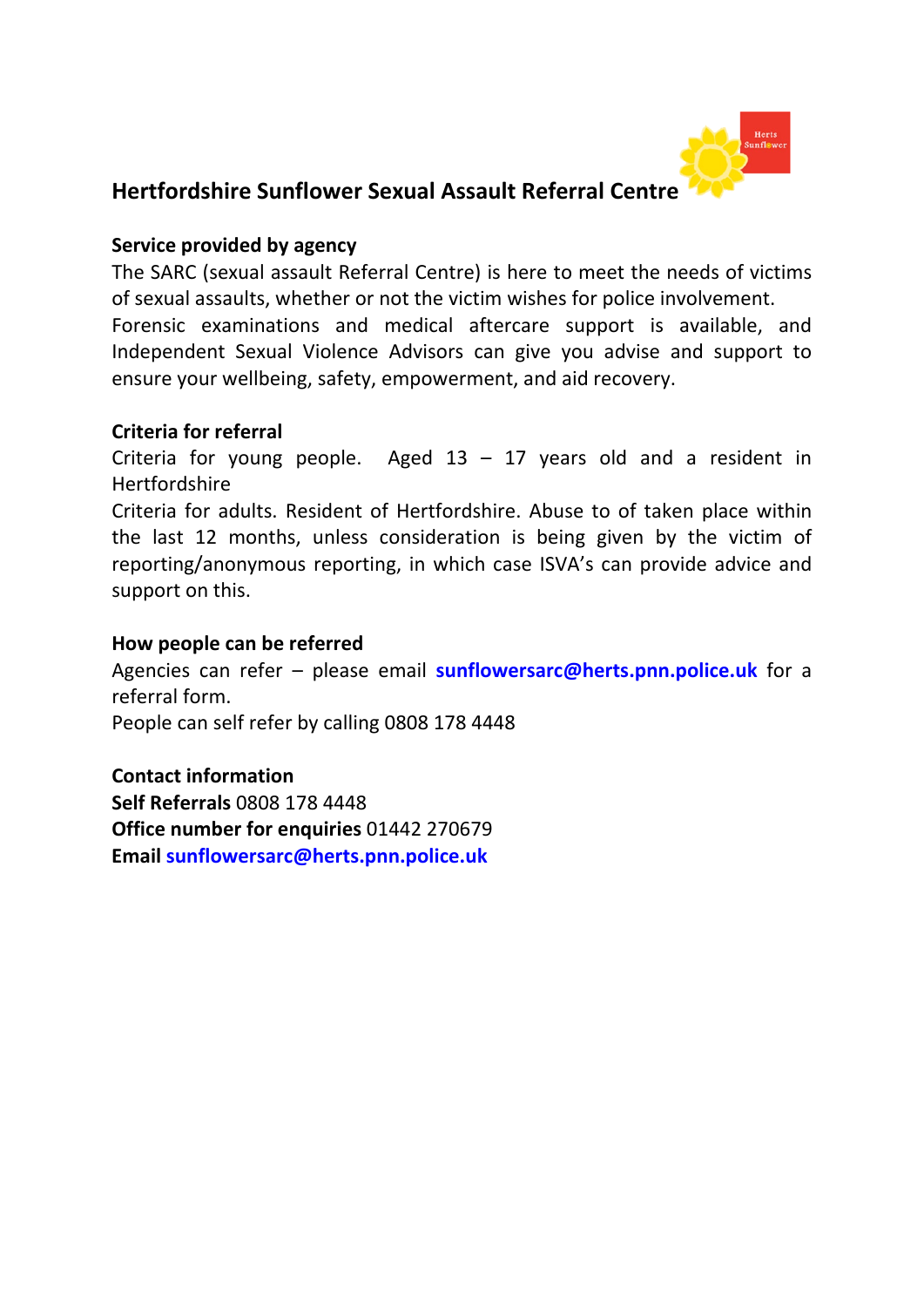

### **Safer Places**

### **Service provided by agency**

- Safe accommodation (shared and self-contained refuge)
- Community support

### **Support available**

- Emotional Support
- Safety planning and risk assessments
- Target hardening
- Advice and Guidance
- Housing support
- Access to legal advice
- Financial support and advice
- Advocacy

### **Criteria for referral**

Domestic Abuse victims, 16 years of age or above

### **How people can be referred**

- Self-refer via our emergency line 03301 025811 or via Referrals@saferplaces.co.uk
- Via a professional [Referrals@Saferplaces.co.uk;](mailto:Referrals@Saferplaces.co.uk)

### **Contact information**

Visit the website<https://www.saferplaces.co.uk/> E-mail [info@saferplaces.co.uk;](mailto:info@saferplaces.co.uk) 24/7 emergency line - 03301 025811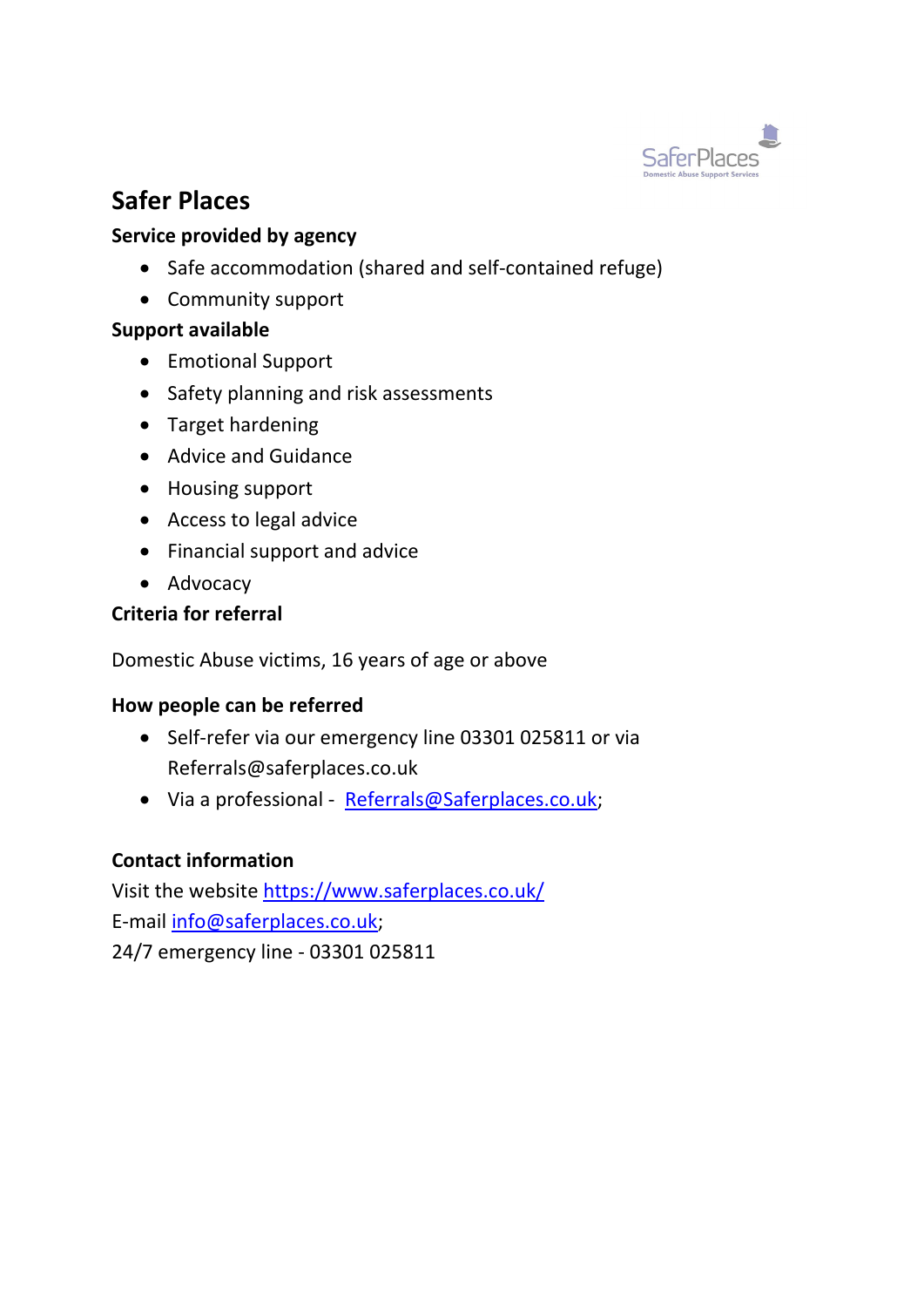

### **The Stefanou Foundation**

### **For Babys Sake**

### **Service provided by agency**

FBS is a new, free intensive support programme for expectant parents who want to bring an end to violence, abuse, fear or bullying in their relationship and recover from its impact and to overcome the impact of trauma, abuse of other significant difficulties in their own childhoods. HRHB lasts from pregnancy until the baby is 2 years old and is a voluntary programme for both the mother and father (co-parents) of the unborn baby.

### **Criteria for referral**

FBS is for those who are expecting a baby and haven't reached 28 weeks of pregnancy yet, live in Stevenage or the surrounding areas, who want to share the parenting of the baby (as co-parents) even if they don't live together or stay together as a couple and want to stop the violent, abusive or controlling behaviour.

### **How people can be referred**

Anyone who works with families who may meet the FBS criteria can let the local team know about them via an introduction card, signed by potential service users to indicate that they're happy to be contacted. Direct contact from either or both parents to the local HRHB team is also welcome. We ask any parent getting in touch with us to tell us how we can contact them so that they will be safe and free to have an informal chat. Similarly, we ask any professional to include this information on the referral card. We can arrange delivering some of our referral or 'introduction' cards and leaflets, if necessary.

### **Contact information**

Stevenage FBS Team can be contacted on: 07702538080, 07702537073 or 01438 873420 **[www.stefanoufoundation.org](http://www.stefanoufoundation.org/)**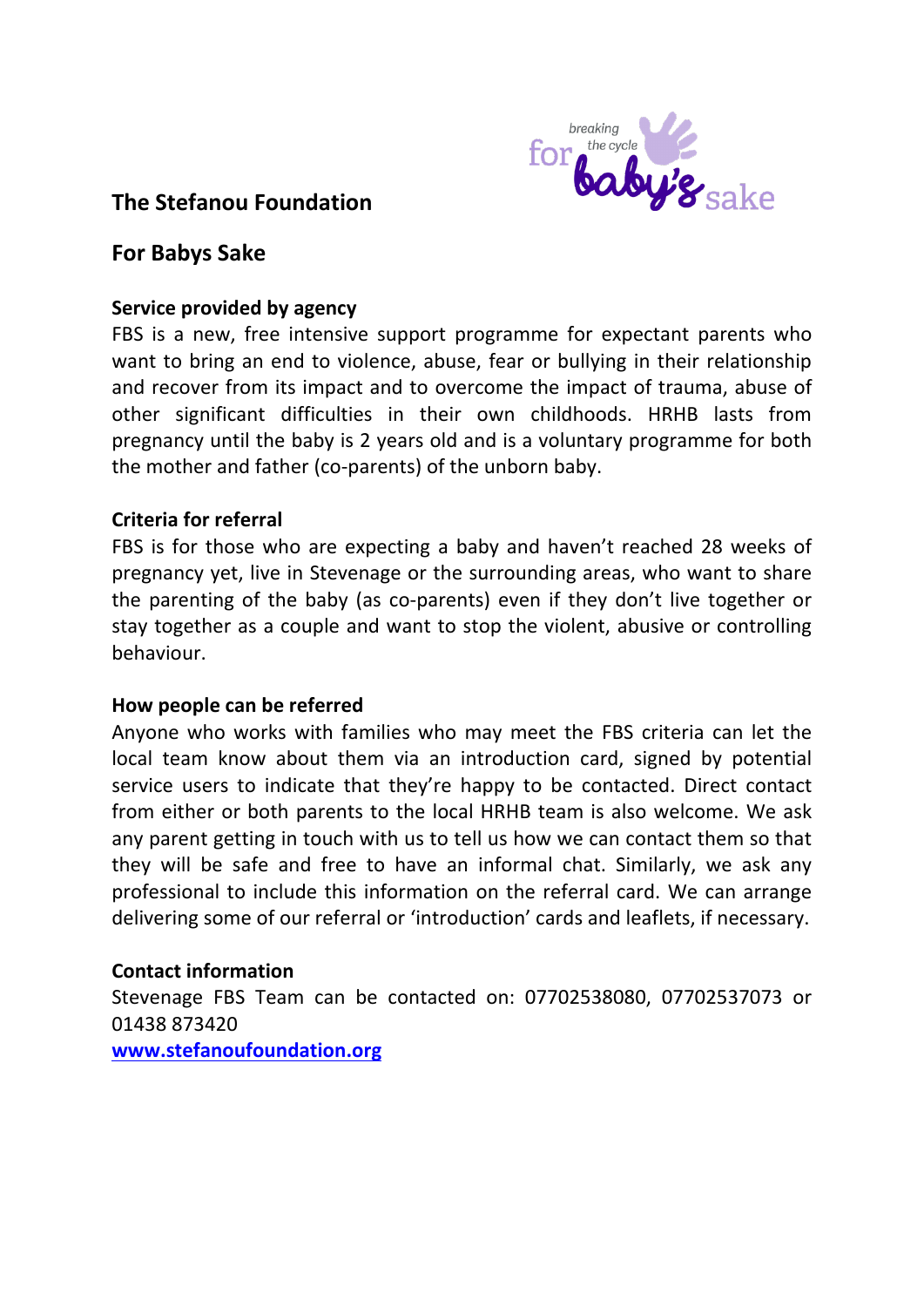

### **Support Treatment Team North Quadrant**

**Service provided by agency:** Mental Health services

**Criteria for referral:** Depression, Anxiety, ADHD, ASD, Personality Disorders

**How people can be referred:** Single Point of Access – (SPA) on 0300 777 0707 via GP, self-referral, other organisations, family and carers

**Contact information:** 0300 777 0707

### **Stevenage Mental Health Centre**

**Service Provided by Agency:** Mental Health Services

**Criteria for referral:** Depression, Anxiety, ADHD, ASD, Personality Disorders

**How people can be referred:** GP or other Professionals

**Contact Information:** 01438 792000